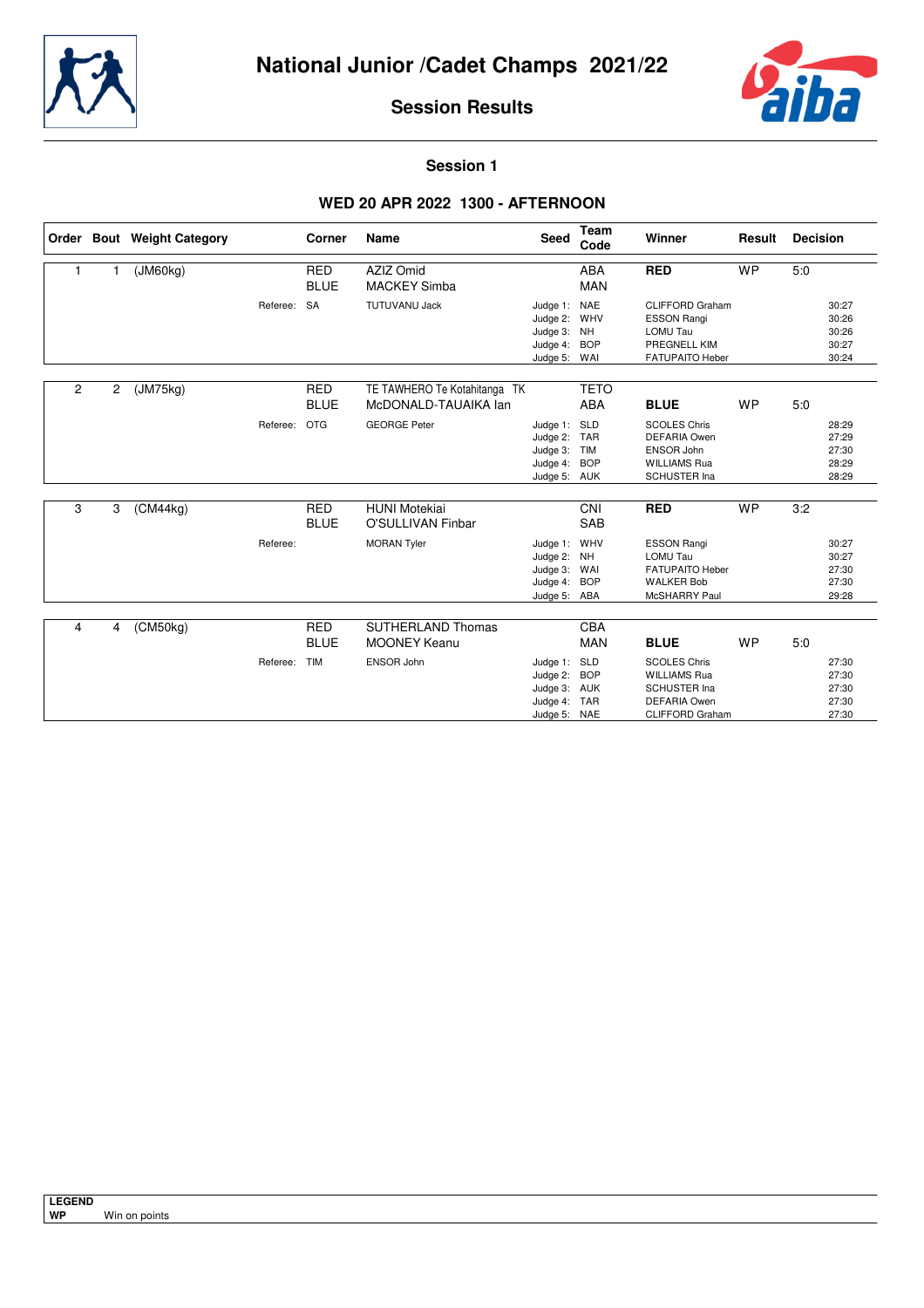



**Session 1**

## **WED 20 APR 2022 1300 - AFTERNOON**

| ∣ Order        | <b>Bout</b> Weight Category |          | Corner                    | Name                                         | Seed                                                                        | Team<br>Code              | Winner                                                                                                       | Result    | <b>Decision</b> |                                           |
|----------------|-----------------------------|----------|---------------------------|----------------------------------------------|-----------------------------------------------------------------------------|---------------------------|--------------------------------------------------------------------------------------------------------------|-----------|-----------------|-------------------------------------------|
|                | Middle (75kg)               |          | <b>RED</b><br><b>BLUE</b> | LAVEMAAU Taufa<br>SEYMOUR-MOIR Colton        |                                                                             | <b>SHAM</b><br><b>KIR</b> | <b>BLUE</b>                                                                                                  | <b>WP</b> | 3:2             |                                           |
|                |                             | Referee: | <b>TIM</b>                | ENSOR John                                   | Judge 1: SLD<br>Judge 2: SA<br>Judge 3: OTG<br>Judge 4: NAE<br>Judge 5: BOP |                           | <b>SCOLES Chris</b><br><b>TUTUVANU Jack</b><br><b>GEORGE Peter</b><br><b>CLIFFORD Graham</b><br>PREGNELL Kim |           |                 | 29:28<br>28:29<br>29:28<br>28:29<br>28:29 |
| $\overline{2}$ | 2 Super Heavy (92+kg)       |          | <b>RED</b><br><b>BLUE</b> | <b>MATAIKA Amato</b><br><b>TUPAI Elekana</b> |                                                                             | ABA<br><b>CBA</b>         | <b>RED</b>                                                                                                   | <b>WP</b> | 5:0             |                                           |
|                |                             | Referee: | <b>AUK</b>                | <b>SCHUSTER Ina</b>                          | Judge 1:<br>Judge 2: BOP<br>Judge 3:<br>Judge 4: WAI<br>Judge 5: NH         | SHAM<br><b>TAR</b>        | <b>MORAN Tyler</b><br><b>WILLIAMS Rua</b><br>DEFIRO Owen<br><b>FATUPAITO Heber</b><br>LOMU Taiu              |           |                 | 30:24<br>30:25<br>30:24<br>30:27<br>30:26 |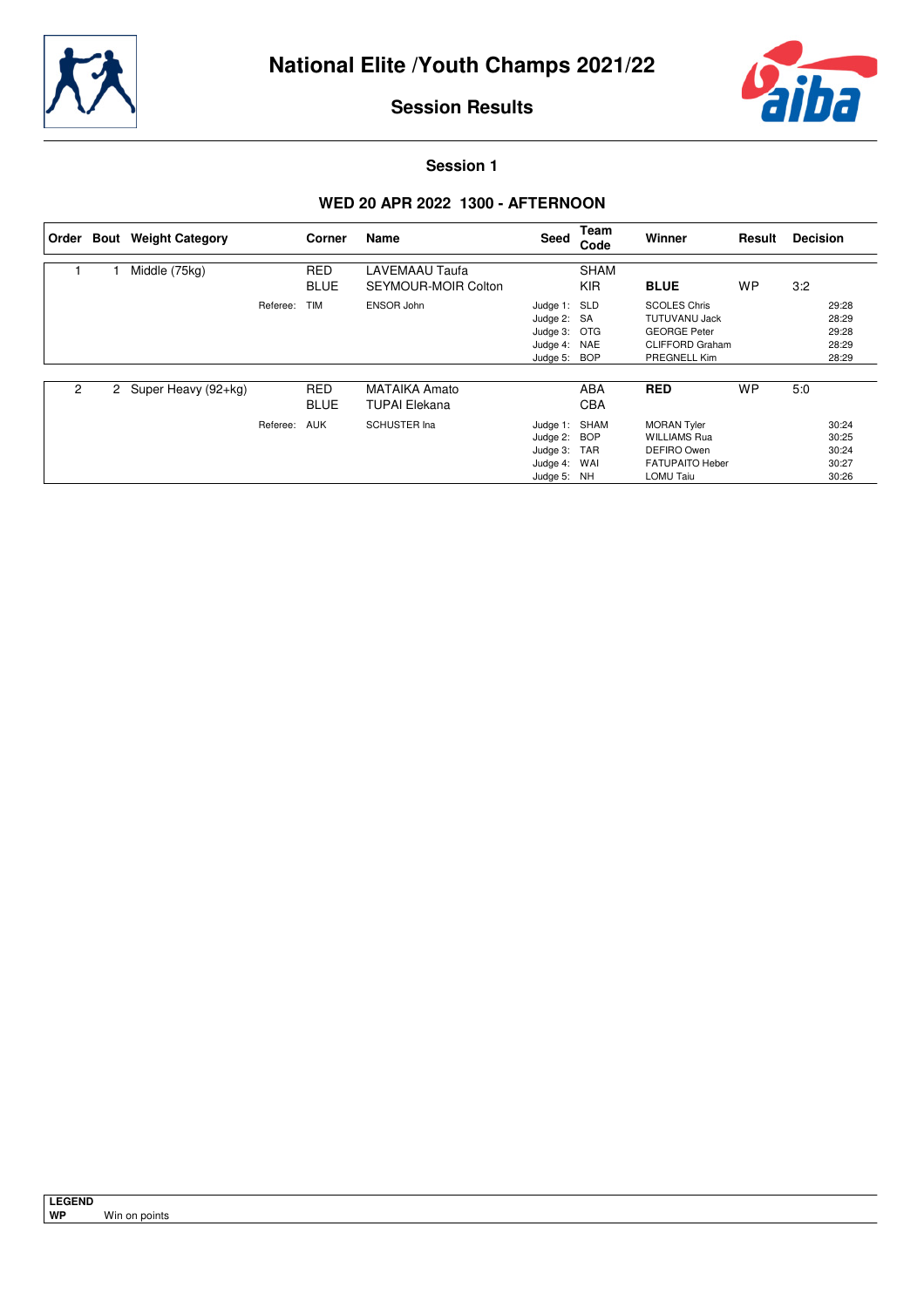



**Session 2**

## **THU 21 APR 2022 1300 - AFTERNOON**

|   |   | Order Bout Weight Category |          | Corner                    | Name                                              | Seed                                                                | Team<br>Code                                        | <b>Winner</b>                                                                                                | Result    | <b>Decision</b>                           |
|---|---|----------------------------|----------|---------------------------|---------------------------------------------------|---------------------------------------------------------------------|-----------------------------------------------------|--------------------------------------------------------------------------------------------------------------|-----------|-------------------------------------------|
|   | 5 | (JM57kg)                   |          | RED<br><b>BLUE</b>        | <b>CAMPBELL Connor</b><br><b>BLACKBOURN Keahn</b> |                                                                     | <b>TETO</b><br><b>WHV</b>                           | <b>RED</b>                                                                                                   | <b>WP</b> | 5:0                                       |
|   |   |                            | Referee: | AUK                       | <b>SCHUSTER Ina</b>                               | Judge 1:<br>Judge 2:<br>Judge 3:<br>Judge 4:<br>Judge 5:            | WAI<br><b>TAR</b><br>SA<br><b>TIM</b><br><b>BOP</b> | <b>FATUPAITO Heber</b><br><b>DEFARIA Owen</b><br><b>TUTUVANU Jack</b><br><b>ENSOR John</b><br>PREGNELL KIM   |           | 29:28<br>29:28<br>30:27<br>29:28<br>30:27 |
| 2 | 6 | (JM57kg)                   |          | <b>RED</b><br><b>BLUE</b> | <b>BUTLER Austin</b><br><b>PAUL Thor</b>          |                                                                     | <b>MAST</b><br>SAB                                  | <b>RED</b>                                                                                                   | <b>WP</b> | 4:1                                       |
|   |   |                            | Referee: | <b>NH</b>                 | <b>LOMU Tau</b>                                   | Judge 1: WHV<br>Judge 2:<br>Judge 3:<br>Judge 4: OTG<br>Judge 5: CM | ABA<br><b>BOP</b>                                   | <b>ESSON Rangi</b><br>McSHARRY Paul<br><b>WILLIAMS Rua</b><br><b>GEORGE Peter</b><br><b>MORAN Tyler</b>      |           | 28:29<br>29:28<br>29:28<br>30:27<br>29:27 |
| 3 | 7 | (JM63kg)                   |          | <b>RED</b><br><b>BLUE</b> | <b>SUTHERLAND Ryley</b><br><b>MORINI Sonny</b>    |                                                                     | CBA<br>ABA                                          | <b>BLUE</b>                                                                                                  | WP        | 5:0                                       |
|   |   |                            | Referee: | WAI                       | <b>FATUPAITO Heber</b>                            | Judge 1: SA<br>Judge 2:<br>Judge 3:<br>Judge 4:<br>Judge 5: SLD     | <b>TAR</b><br><b>NAE</b><br><b>BOP</b>              | <b>TUTUVANU Jack</b><br><b>DEFARIA Owen</b><br><b>CLIFFORD Graham</b><br>PREGNELL KIM<br><b>SCOLES Chris</b> |           | 26:30<br>25:30<br>26:30<br>26:30<br>26:30 |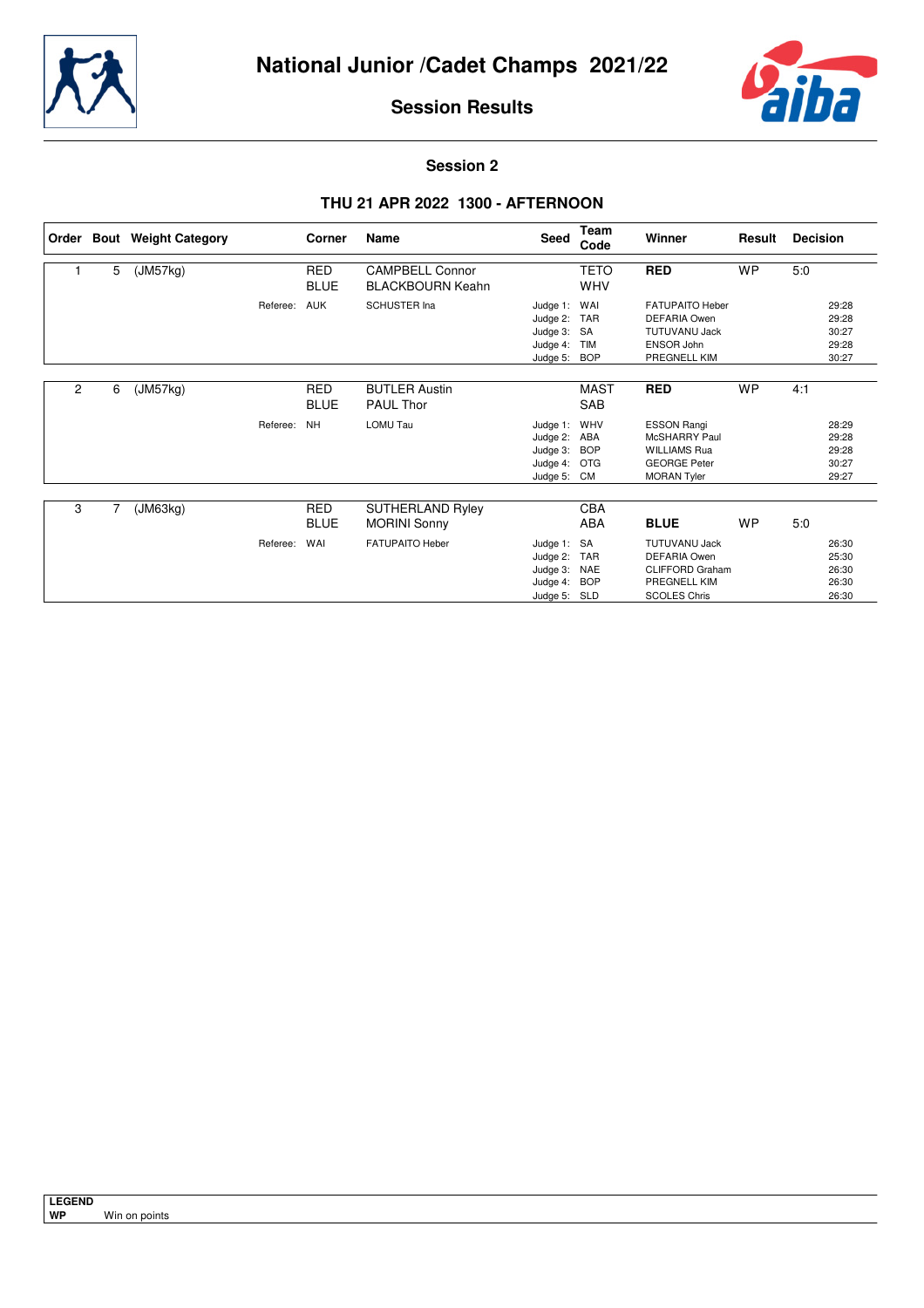



#### **Session 2**

#### **THU 21 APR 2022 1300 - AFTERNOON**

|                |   | Order Bout Weight Category |               | Corner                    | <b>Name</b>                                     | <b>Seed</b>                                                                   | Team<br>Code               | Winner                                                                                                      | Result     | <b>Decision</b> |                                             |
|----------------|---|----------------------------|---------------|---------------------------|-------------------------------------------------|-------------------------------------------------------------------------------|----------------------------|-------------------------------------------------------------------------------------------------------------|------------|-----------------|---------------------------------------------|
| 1              | 5 | Bantam (W54kg)             |               | <b>RED</b><br><b>BLUE</b> | <b>WOOD Terri</b><br><b>GILLESPIE Christine</b> |                                                                               | <b>TARA</b><br><b>NELS</b> | <b>BLUE</b>                                                                                                 | <b>RSC</b> | R <sub>3</sub>  |                                             |
|                |   |                            | Referee: OTG  |                           | <b>GEORGE Peter</b>                             | Judge 1: ABA<br>Judge 2: CNI<br>Judge 3: NAE<br>Judge 4: TIM<br>Judge 5: SLD  |                            | McSHARRY Paul<br><b>WALKER Bob</b><br><b>CLIFFORD Graham</b><br><b>ENSOR John</b><br><b>SCOLES Chris</b>    |            |                 | 17:20<br>18:20<br>17:20<br>18:20<br>18:20   |
| $\overline{2}$ |   | 6 Feather (W57kg)          |               | <b>RED</b><br><b>BLUE</b> | PETERS Jen<br><b>WALKER Hannah</b>              |                                                                               | <b>SABA</b><br><b>BOP</b>  | <b>RED</b>                                                                                                  | <b>WP</b>  | 4:1             |                                             |
|                |   |                            | Referee: SHAM |                           | <b>MORAN Tyler</b>                              | Judge 1: AUK<br>Judge 2: TAR<br>Judge 3: SA<br>Judge 4: WHV<br>Judge 5: NH    |                            | <b>SCHUSTER Ina</b><br><b>DEFARIA Owen</b><br><b>TUTUVANU Jack</b><br><b>ESSON Rangi</b><br>LOMU Tau        |            |                 | 29:28<br>27:30<br>29:28<br>30:27<br>30:26   |
| 3              |   | 7 Light (W60kg)            |               | <b>RED</b><br><b>BLUE</b> | <b>GARTON Troy</b><br><b>LAI-CARLYLE Ali</b>    |                                                                               | <b>SHAM</b><br><b>WBA</b>  | <b>RED</b>                                                                                                  | <b>WP</b>  | 5.0             |                                             |
|                |   |                            | Referee:      | WAI                       | <b>FATUPAITO Heber</b>                          | Judge 1: ABA<br>Judge 2: BOP<br>Judge 3: TIM<br>Judge 4: NAE<br>Judge 5: SLD  |                            | McSHARRY Paul<br><b>WILLIAMS Rua</b><br><b>ENSOR John</b><br><b>CLIFFORD Graham</b><br><b>SCOLES Chris</b>  |            |                 | 30:27<br>30:27<br>29:28<br>30:27<br>30:27   |
| 4              | 3 | (YM71kg)                   |               | <b>RED</b><br><b>BLUE</b> | <b>MADHUKU Gareth</b><br><b>BANKS Jacob</b>     |                                                                               | <b>ABA</b><br>CNI          | <b>BLUE</b>                                                                                                 | <b>WP</b>  | 3:2             |                                             |
|                |   |                            | Referee: NH   |                           | LOMU Tau                                        | Judge 1: CNI<br>Judge 2: OTG<br>Judge 3: SHAM<br>Judge 4: WHV<br>Judge 5: AUK |                            | <b>WALKER Bob</b><br><b>GEORGE Peter</b><br><b>MORAN Tyler</b><br><b>ESSON Rangi</b><br><b>SCHUSTER Ina</b> |            |                 | 28:27<br>27:27 *<br>27:28<br>27:28<br>28:27 |
| 5              | 4 | (YM92+kg)                  |               | <b>RED</b><br><b>BLUE</b> | <b>ANTAL Byron</b><br><b>TUWHANGAI Mykel</b>    |                                                                               | <b>CBA</b><br><b>ABA</b>   | <b>RED</b>                                                                                                  | <b>WP</b>  | 5.0             |                                             |
|                |   |                            | Referee: SA   |                           | <b>TUTUVANU Jack</b>                            | Judge 1: WAI<br>Judge 2:<br>Judge 3: SLD<br>Judge 4: TAR                      | <b>TIM</b>                 | <b>FATUPAITO Heber</b><br>ENSOR John<br><b>SCOLES Chris</b><br><b>DEFARIA Owen</b>                          |            |                 | 29:28<br>29:28<br>29:28<br>30:27            |
|                |   |                            |               |                           |                                                 | Judge 5: BOP                                                                  |                            | PREGNELL Kim                                                                                                |            |                 | 29:28                                       |

**LEGEND**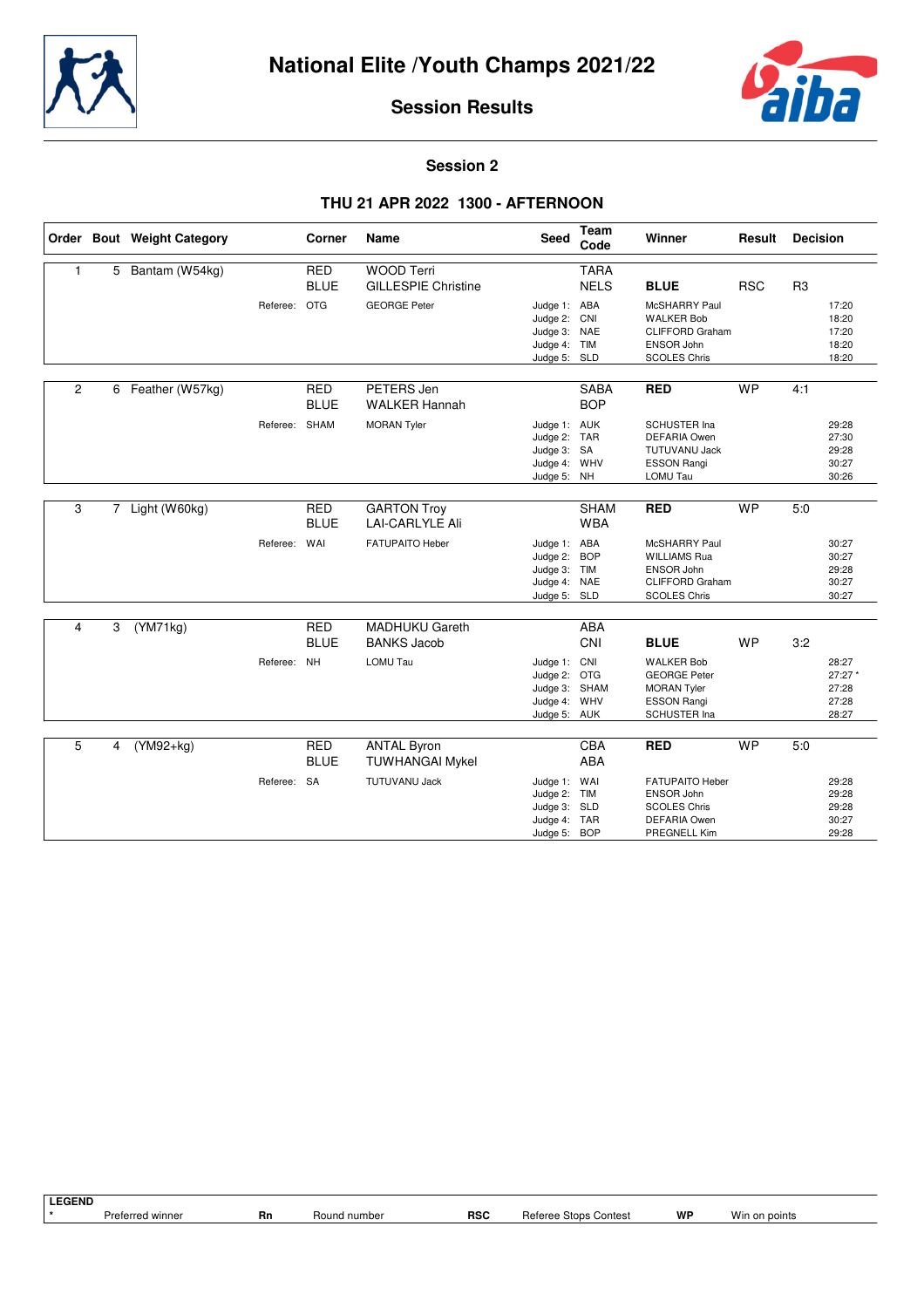



**Session 3**

## **THU 21 APR 2022 1700 - EVENING**

|                |    | Order Bout Weight Category |          | Corner                    | Name                                          | <b>Seed</b>                                                        | Team<br>Code                                  | Winner                                                                                                       | Result    | <b>Decision</b>                           |
|----------------|----|----------------------------|----------|---------------------------|-----------------------------------------------|--------------------------------------------------------------------|-----------------------------------------------|--------------------------------------------------------------------------------------------------------------|-----------|-------------------------------------------|
|                | 8  | (JM60kg)                   |          | <b>RED</b><br><b>BLUE</b> | <b>VENASIO Devontaye</b><br>AZIZ Omid         |                                                                    | SAB<br><b>ABA</b>                             | <b>BLUE</b>                                                                                                  | <b>WP</b> | 5:0                                       |
|                |    |                            | Referee: | WAI                       | <b>FATUPAITO Heber</b>                        | Judge 1:<br>Judge 2:<br>Judge 3:<br>Judge 4:<br>Judge 5:           | <b>BOP</b><br>TIM<br>CM<br>AUK<br><b>OTG</b>  | <b>WILLIAMS Rua</b><br><b>ENSOR John</b><br><b>MORAN Tyler</b><br><b>SCHUSTER Ina</b><br><b>GEORGE Peter</b> |           | 27:30<br>27:30<br>26:30<br>27:30<br>26:30 |
| $\overline{2}$ | 9  | (JM60kg)                   |          | <b>RED</b><br><b>BLUE</b> | MOONEY Kyan<br><b>RICHARDS Edward</b>         |                                                                    | <b>MAN</b><br><b>CBA</b>                      | <b>BLUE</b>                                                                                                  | <b>WP</b> | 5:0                                       |
|                |    |                            | Referee: | ABA                       | <b>McSHARRY Paul</b>                          | Judge 1: CM<br>Judge 2:<br>Judge 3: NH<br>Judge 4:<br>Judge 5: CNI | AUK<br><b>OTG</b>                             | <b>MORAN Tyler</b><br><b>SCHUSTER Ina</b><br><b>LOMU Tau</b><br><b>GEORGE Peter</b><br><b>WALKER Bob</b>     |           | 27:30<br>26:30<br>28:29<br>25:30<br>27:30 |
| 3              | 10 | (JM70kg)                   |          | <b>RED</b><br><b>BLUE</b> | <b>CONNOLLY Xavier</b><br><b>KAWAU Dayton</b> |                                                                    | <b>CBA</b><br><b>TETO</b>                     | <b>RED</b>                                                                                                   | <b>WP</b> | 3:2                                       |
|                |    |                            | Referee: | <b>OTG</b>                | <b>GEORGE Peter</b>                           | Judge 1: SLD<br>Judge 2:<br>Judge 3:<br>Judge 4:<br>Judge 5:       | WHV<br><b>BOP</b><br><b>TIM</b><br><b>TAR</b> | <b>SCOLES Chris</b><br><b>ESSON Rangi</b><br>PREGNELL KIM<br><b>ENSOR John</b><br><b>DEFARIA Owen</b>        |           | 29:28<br>27:30<br>29:28<br>30:27<br>28:29 |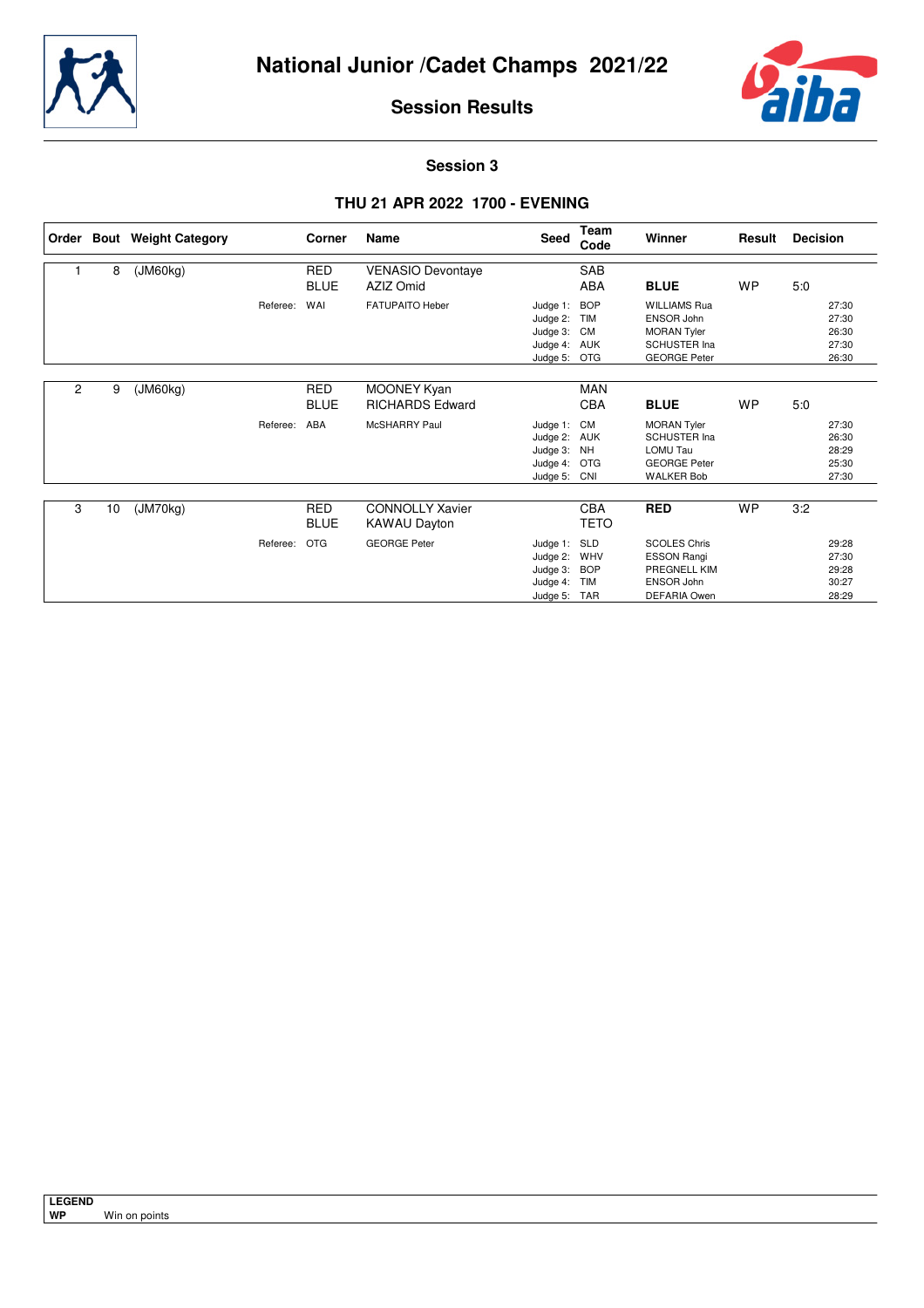



**Session 3**

## **THU 21 APR 2022 1700 - EVENING**

|                |    | Order Bout Weight Category |              | Corner                    | Name                                               | Seed                                                                          | Team<br>Code              | Winner                                                                                                                     | Result    | <b>Decision</b>                                  |
|----------------|----|----------------------------|--------------|---------------------------|----------------------------------------------------|-------------------------------------------------------------------------------|---------------------------|----------------------------------------------------------------------------------------------------------------------------|-----------|--------------------------------------------------|
| 1              |    | 15 Light Middle (W70kg)    |              | <b>RED</b><br><b>BLUE</b> | <b>ULA Mele</b><br><b>WHARERAU Cara</b>            |                                                                               | <b>ABA</b><br><b>ABA</b>  | <b>RED</b>                                                                                                                 | <b>WP</b> | 4:1                                              |
|                |    |                            | Referee: SA  |                           | <b>TUTUVANU Jack</b>                               | Judge 1: OTG<br>Judge 2: NH<br>Judge 3: WHV<br>Judge 4: NAE<br>Judge 5:       | <b>BOP</b>                | <b>GEORGE Peter</b><br>LOMU Tau<br><b>ESSON Rangi</b><br><b>CLIFFORD Graham</b><br><b>WILLIAMS Rua</b>                     |           | 28:29<br>30:26<br>30:27<br>30:27<br>30:27        |
| $\overline{2}$ | 8  | Light Middle (71kg)        |              | RED<br><b>BLUE</b>        | <b>STANLEY Wendell</b><br>MATAAFA-IKINOFO Xavier   |                                                                               | ABA<br><b>CNI</b>         | <b>RED</b>                                                                                                                 | <b>WP</b> | 5:0                                              |
|                |    |                            | Referee: WAI |                           | <b>FATUPAITO Heber</b>                             | Judge 1: SLD<br>Judge 2: SHAM<br>Judge 3: TIM<br>Judge 4: AUK<br>Judge 5: CNI |                           | <b>SCOLES Chris</b><br><b>MORAN Tyler</b><br><b>ENSOR John</b><br>SCHUSTER Ina<br><b>WALKER Bob</b>                        |           | 29:28<br>30:27<br>29:28<br>29:28<br>30:27        |
| 3              | 9  | Light Middle (71kg)        |              | RED                       | <b>WALRAVEN Harley</b>                             |                                                                               | <b>ABA</b>                |                                                                                                                            |           |                                                  |
|                |    |                            | Referee:     | <b>BLUE</b><br><b>NH</b>  | <b>TOHERIRI HALLETT Tawhiri</b><br><b>LOMU Tau</b> | Judge 1: BOP<br>Judge 2: SA<br>Judge 3: WHV<br>Judge 4:<br>Judge 5: TAR       | <b>SHAM</b><br><b>NAE</b> | <b>BLUE</b><br><b>PREGNELL Kim</b><br><b>TUTUVANU Jack</b><br><b>ESSON Rangi</b><br>CLIFFORD Graham<br><b>DEFARIA Owen</b> | <b>WP</b> | 4:1<br>27:30<br>28:29<br>27:30<br>28:29<br>29:28 |
| 4              | 10 | Middle (75kg)              |              | <b>RED</b>                | PETERSON Tyson                                     |                                                                               | <b>WBA</b>                |                                                                                                                            |           |                                                  |
|                |    |                            |              | <b>BLUE</b>               | SEYMOUR-MOIR Colton                                |                                                                               | <b>KIR</b>                | <b>BLUE</b>                                                                                                                | <b>WP</b> | 4:1                                              |
|                |    |                            | Referee: ABA |                           | <b>McSHARRY Paul</b>                               | Judge 1: SHAM<br>Judge 2: WAI<br>Judge 3: AUK<br>Judge 4: CNI<br>Judge 5: OTG |                           | <b>MORAN Tyler</b><br><b>FATUPAITO Heber</b><br><b>SCHUSTER Ina</b><br><b>WALKER Bob</b><br><b>GEORGE Peter</b>            |           | 27:30<br>28:29<br>29:28<br>28:29<br>27:29        |
| 5              | 11 | Middle (75kg)              |              | <b>RED</b><br><b>BLUE</b> | <b>RICHARDSON Emile</b><br><b>WEASTELL Tom</b>     |                                                                               | <b>ABA</b><br>CBA         | <b>RED</b>                                                                                                                 | <b>WP</b> | 3:2                                              |
|                |    |                            | Referee: TIM |                           | ENSOR John                                         | Judge 1: NH<br>Judge 2: BOP<br>Judge 3: SLD<br>Judge 4: WHV<br>Judge 5: TAR   |                           | LOMU Tau<br><b>WILLIAMS Rua</b><br><b>SCOLES Chris</b><br><b>ESSON Rangi</b><br><b>DEFARIA Owen</b>                        |           | 29:28<br>30:27<br>30:27<br>28:29<br>27:30        |
| 6              |    | 12 Cruiser (86kg)          |              | <b>RED</b>                | GHAZIZADA Sakhidad                                 |                                                                               | CBA                       |                                                                                                                            |           |                                                  |
|                |    |                            |              | <b>BLUE</b>               | <b>WILLIAMS Duken</b>                              |                                                                               | CNI                       | <b>BLUE</b>                                                                                                                | <b>WP</b> | 5:0                                              |
|                |    |                            | Referee: OTG |                           | <b>GEORGE Peter</b>                                | Judge 1: SHAM<br>Judge 2: ABA<br>Judge 3: WAI<br>Judge 4: AUK<br>Judge 5: CNI |                           | <b>MORAN Tyler</b><br>McSHARRY Paul<br>FATUPAITO Heber<br>SCHUSTER Ina<br><b>WALKER Bob</b>                                |           | 28:29<br>28:29<br>27:30<br>28:29<br>28:29        |
| $\overline{7}$ |    | 14 Super Heavy (92+kg)     |              | RED<br><b>BLUE</b>        | <b>CHRICHTON Roma</b>                              |                                                                               | ABA                       | <b>RED</b>                                                                                                                 | <b>WP</b> | 5:0                                              |
|                |    |                            | Referee:     | <b>BOP</b>                | MAU'U Ulia<br><b>WILLIAMS Rua</b>                  | Judge 1: NAE<br>Judge 2: TAR<br>Judge 3: SLD<br>Judge 4: TIM<br>Judge 5: BOP  | <b>SHAM</b>               | <b>CLIFFORD Graham</b><br><b>DEFARIA Owen</b><br><b>SCOLES Chris</b><br>ENSOR John<br>PREGNELL Kim                         |           | 29:27<br>30:26<br>29:28<br>29:28<br>30:27        |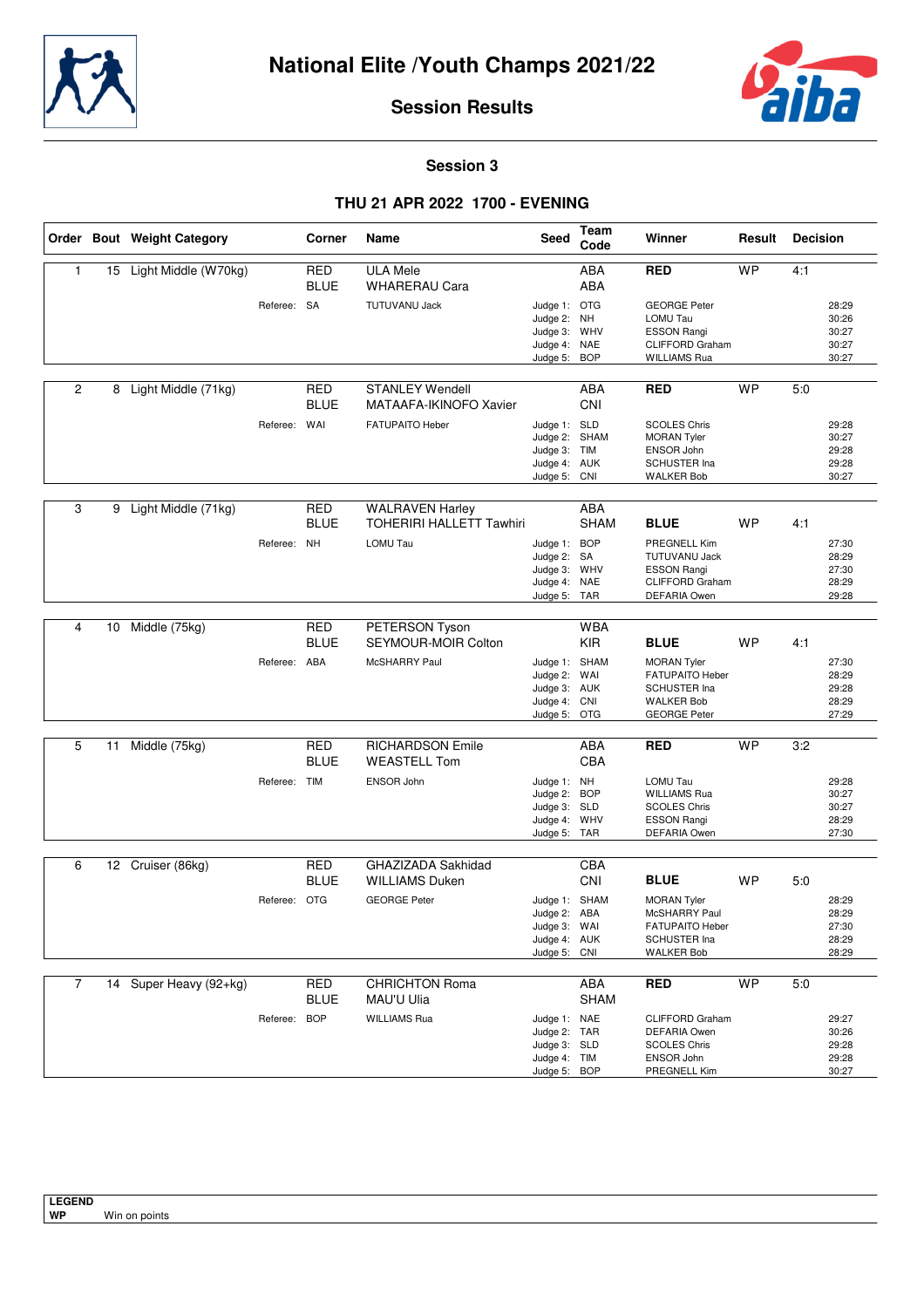



**Session 4**

## **FRI 22 APR 2022 1300 - AFTERNOON**

|                |    | Order Bout Weight Category |              | <b>Corner</b>             | Name                                           | <b>Seed</b>                                                                 | Team<br>Code             | Winner                                                                                                          | Result    | <b>Decision</b>                           |
|----------------|----|----------------------------|--------------|---------------------------|------------------------------------------------|-----------------------------------------------------------------------------|--------------------------|-----------------------------------------------------------------------------------------------------------------|-----------|-------------------------------------------|
| $\mathbf{1}$   | 11 | (JF66kg)                   |              | <b>RED</b><br><b>BLUE</b> | <b>ELLIOT Saskia</b><br><b>GRIMSHAW Maggie</b> |                                                                             | <b>BOP</b><br><b>HB</b>  | <b>RED</b>                                                                                                      | <b>WP</b> | 4:1                                       |
|                |    |                            | Referee: ABA |                           | McSHARRY Paul                                  | Judge 1: NH<br>Judge 2: WHV<br>Judge 3: CNI<br>Judge 4: SLD<br>Judge 5: SA  |                          | <b>LOMU Tau</b><br><b>ESSON Rangi</b><br><b>WALKER Bob</b><br><b>SCOLES Chris</b><br><b>TUTUVANU Jack</b>       |           | 29:27<br>30:27<br>28:29<br>29:28<br>29:28 |
| $\overline{2}$ | 12 | (CM44kg)                   |              | <b>RED</b><br><b>BLUE</b> | <b>BEHRENT Taylen</b><br><b>HUNI Motekiai</b>  |                                                                             | <b>TAR</b><br>CNI        | <b>BLUE</b>                                                                                                     | <b>WP</b> | 5.0                                       |
|                |    |                            | Referee:     | <b>BOP</b>                | <b>WILLIAMS Rua</b>                            | Judge 1: OTG<br>Judge 2: AUK<br>Judge 3: WAI<br>Judge 4: TIM<br>Judge 5: CM |                          | <b>GEORGE Peter</b><br><b>SCHUSTER Ina</b><br><b>FATUPAITO Heber</b><br><b>ENSOR John</b><br><b>MORAN Tyler</b> |           | 25:30<br>27:30<br>27:30<br>27:30<br>27:30 |
| 3              | 13 | (CM50kg)                   |              | <b>RED</b><br><b>BLUE</b> | <b>CAMPBELL Cordell</b><br><b>MOONEY Keanu</b> |                                                                             | <b>TAR</b><br><b>MAN</b> | <b>BLUE</b>                                                                                                     | <b>WP</b> | 4:1                                       |
|                |    |                            | Referee: CM  |                           | <b>MORAN Tyler</b>                             | Judge 1: ABA<br>Judge 2: SLD<br>Judge 3: WHV<br>Judge 4: CNI<br>Judge 5: NH |                          | McSHARRY Paul<br><b>SCOLES Chris</b><br><b>ESSON Rangi</b><br><b>WALKER Bob</b><br>LOMU Tau                     |           | 28:29<br>27:30<br>27:30<br>27:30<br>29:28 |
| 4              | 14 | (CM56kg)                   |              | <b>RED</b><br><b>BLUE</b> | <b>MADDEN Harvey</b><br><b>BROWN Bobby</b>     |                                                                             | <b>HB</b><br><b>CBA</b>  | <b>RED</b>                                                                                                      | <b>WP</b> | 3:2                                       |
|                |    |                            | Referee: OTG |                           | <b>GEORGE Peter</b>                            | Judge 1: CM<br>Judge 2: WAI<br>Judge 3: CNI<br>Judge 4: BOP<br>Judge 5: TAR |                          | <b>MORAN Tyler</b><br><b>FATUPAITO Heber</b><br><b>WALKER Bob</b><br><b>WILLIAMS Rua</b><br><b>DEFARIA Owen</b> |           | 29:28<br>29:28<br>28:29<br>28:29<br>30:27 |
| 5              | 15 | (CM62kg)                   |              | <b>RED</b><br><b>BLUE</b> | <b>CALVERT Max</b><br>KAHUKIWA Khadyn          |                                                                             | CBA<br><b>ECB</b>        | <b>BLUE</b>                                                                                                     | <b>WP</b> | 3:2                                       |
|                |    |                            | Referee:     | <b>BOP</b>                | <b>WILLIAMS Rua</b>                            | Judge 1: TIM<br>Judge 2: ABA<br>Judge 3: NH<br>Judge 4: SA<br>Judge 5: WHV  |                          | <b>ENSOR John</b><br>McSHARRY Paul<br><b>LOMU Tau</b><br><b>TUTUVANU Jack</b><br><b>ESSON Rangi</b>             |           | 29:28<br>29:28<br>28:29<br>27:30<br>28:29 |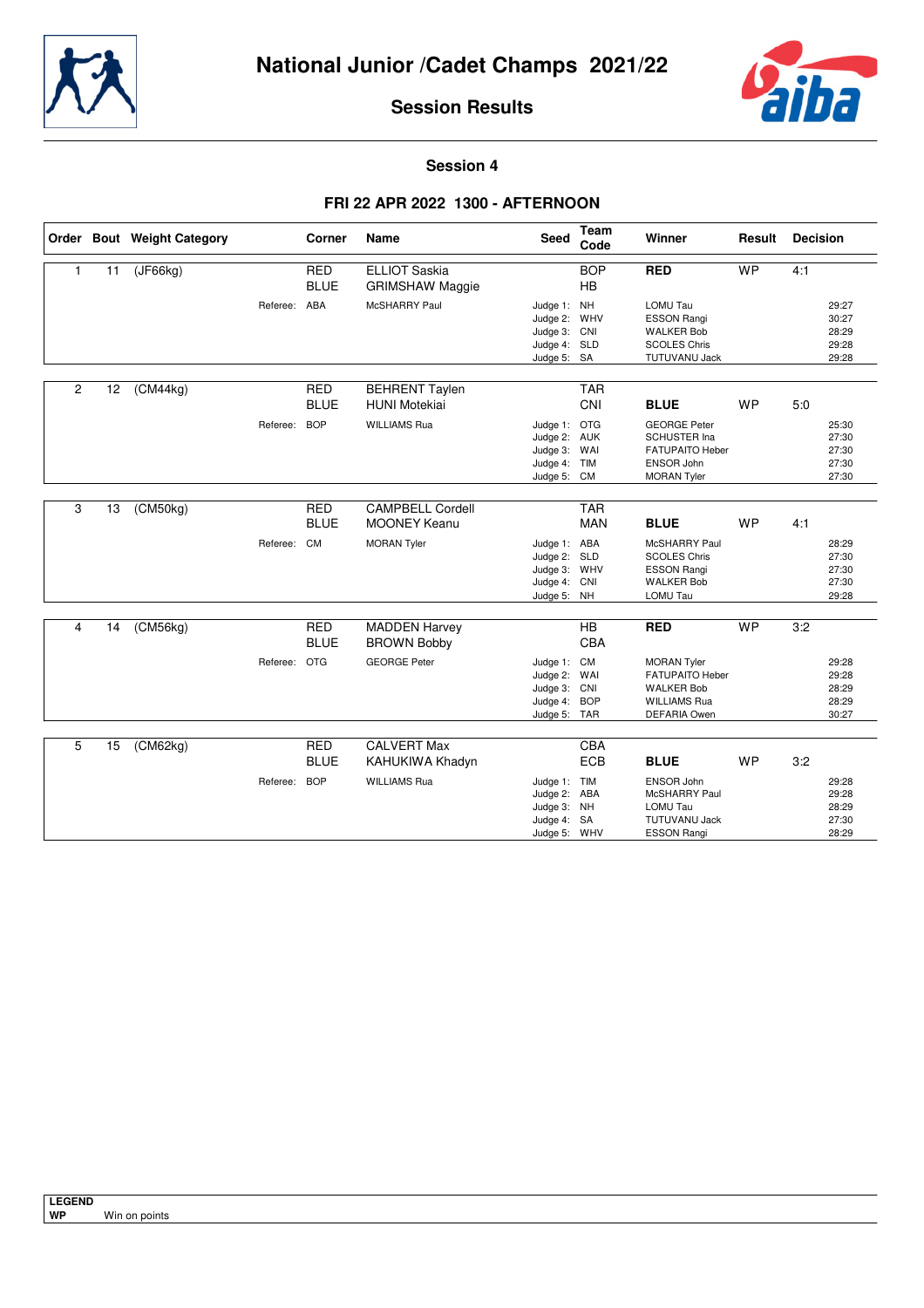



**Session 4**

## **FRI 22 APR 2022 1300 - AFTERNOON**

| ∣ Order |    | <b>Bout</b> Weight Category |          | Corner                    | Name                                   | Seed                                                                          | Team<br>Code              | Winner                                                                                                  | Result    | <b>Decision</b>                           |
|---------|----|-----------------------------|----------|---------------------------|----------------------------------------|-------------------------------------------------------------------------------|---------------------------|---------------------------------------------------------------------------------------------------------|-----------|-------------------------------------------|
|         | 13 | Super Heavy (92+kg)         |          | <b>RED</b><br><b>BLUE</b> | OLDEHAVER Sale<br><b>MATAIKA Amato</b> |                                                                               | <b>WHAN</b><br><b>ABA</b> | <b>RED</b>                                                                                              | <b>WO</b> |                                           |
|         |    |                             | Referee: | <b>AUK</b>                | <b>SCHUSTER Ina</b>                    | Judge 1: SA<br>Judge 2: BOP<br>Judge 3: NH<br>Judge 4: CNI<br>Judge 5: WHV    |                           | <b>TUTUVANU Jack</b><br><b>WILLIAMS Rua</b><br>LOMU Tau<br><b>WALKER Bob</b><br><b>ESSON Rangi</b>      |           | ٠<br>٠<br>٠                               |
| 2       | 16 | Lt Welter (63.5kg)          |          | <b>RED</b><br><b>BLUE</b> | POTATAU Kheva<br><b>BILSKI Konnor</b>  |                                                                               | ABA<br>ABA                | <b>RED</b>                                                                                              | <b>WP</b> | 5:0                                       |
|         |    |                             | Referee: | <b>TIM</b>                | ENSOR John                             | Judge 1: SHAM<br>Judge 2: AUK<br>Judge 3: OTG<br>Judge 4: SLD<br>Judge 5: BOP |                           | <b>MORAN Tyler</b><br><b>SCHUSTER Ina</b><br><b>GEORGE Peter</b><br><b>SCOLES Chris</b><br>PREGNELL Kim |           | 29:28<br>30:27<br>30:27<br>29:28<br>29:28 |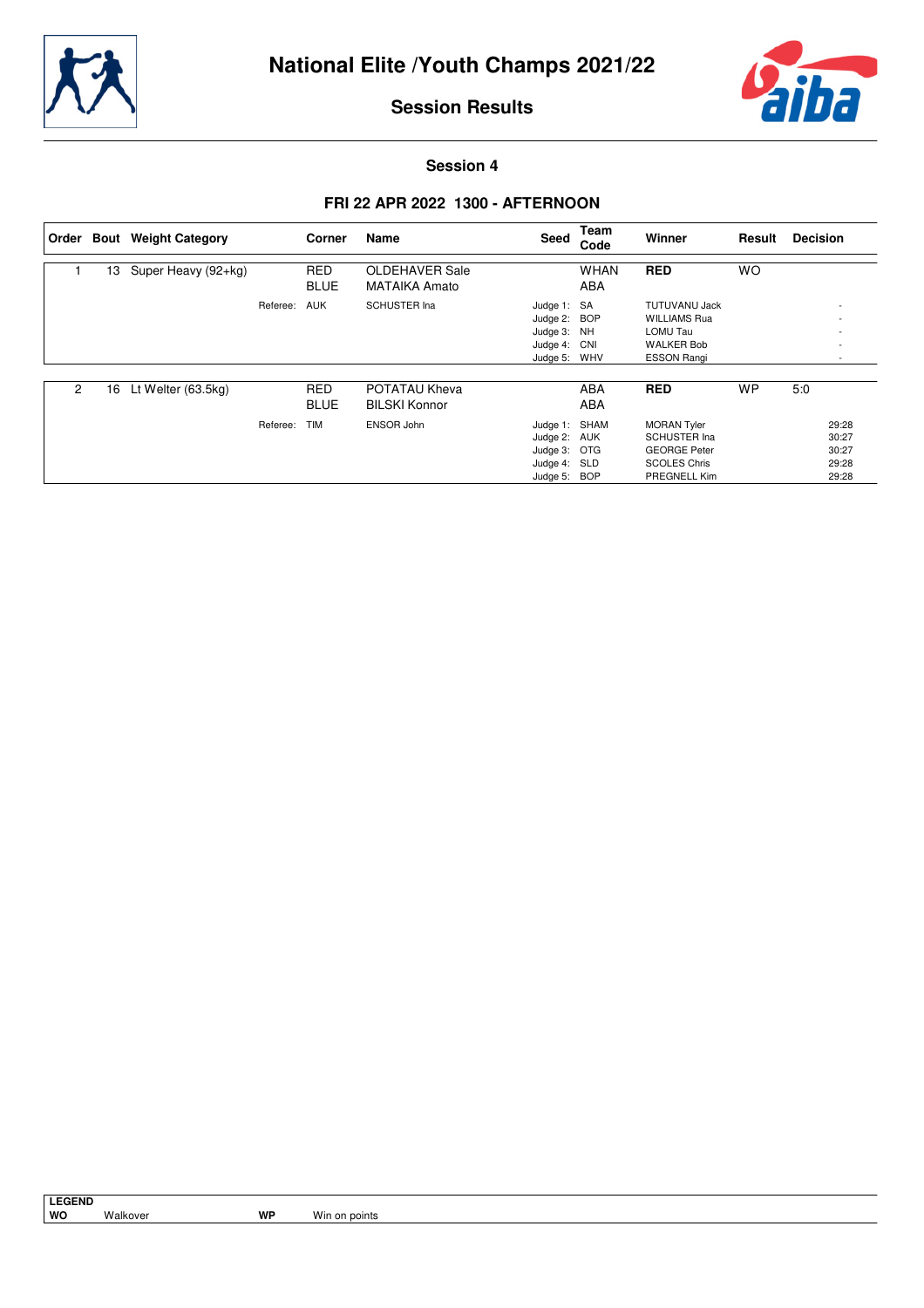



**Session 5**

## **FRI 22 APR 2022 1700 - EVENING**

|                |    | Order Bout Weight Category   |              | Corner                    | Name                                                  | <b>Seed</b>                                                                  | Team<br>Code               | Winner                                                                                                          | Result    | <b>Decision</b>                           |
|----------------|----|------------------------------|--------------|---------------------------|-------------------------------------------------------|------------------------------------------------------------------------------|----------------------------|-----------------------------------------------------------------------------------------------------------------|-----------|-------------------------------------------|
| 1              | 28 | $\overline{(CF42kg)}$        |              | <b>RED</b><br><b>BLUE</b> | <b>MILLER Brooke</b><br><b>PARKES</b> Isobella        |                                                                              | <b>MAST</b><br><b>WHAN</b> | <b>RED</b>                                                                                                      | <b>WP</b> | 5:0                                       |
|                |    |                              | Referee: AUK |                           | <b>SCHUSTER Ina</b>                                   | Judge 1: ABA<br>Judge 2: WHV<br>Judge 3:<br>Judge 4: OTG<br>Judge 5: NH      | <b>BOP</b>                 | McSHARRY Paul<br><b>ESSON Rangi</b><br><b>WILLIAMS Rua</b><br><b>GEORGE Peter</b><br>LOMU Tau                   |           | 29:28<br>30:26<br>30:27<br>30:27<br>30:27 |
| $\overline{c}$ | 27 | (CM70kg)                     |              | RED<br><b>BLUE</b>        | <b>APIATA COOKE Pheenix</b><br>TAITOKO-TURU Tyson     |                                                                              | <b>WHAN</b><br><b>TETO</b> | <b>BLUE</b>                                                                                                     | <b>WP</b> | 5:0                                       |
|                |    |                              | Referee: SA  |                           | <b>TUTUVANU Jack</b>                                  | Judge 1: WAI<br>Judge 2:<br>Judge 3: SLD<br>Judge 4: CM<br>Judge 5: CNI      | <b>BOP</b>                 | <b>FATUPAITO Heber</b><br><b>WILLIAMS Rua</b><br><b>SCOLES Chris</b><br><b>MORAN Tyler</b><br><b>WALKER Bob</b> |           | 27:30<br>27:30<br>27:30<br>27:30<br>27:30 |
| 3              | 24 | $\overline{(\text{J}F57kg)}$ |              | <b>RED</b><br><b>BLUE</b> | PARKINSON Tyla<br><b>DOOLE Renee</b>                  |                                                                              | ECB<br><b>HB</b>           | <b>BLUE</b>                                                                                                     | <b>WP</b> | 5:0                                       |
|                |    |                              | Referee:     | <b>TIM</b>                | ENSOR John                                            | Judge 1: ABA<br>Judge 2: BOP<br>Judge 3: CNI<br>Judge 4: NH<br>Judge 5: TAR  |                            | McSHARRY Paul<br>PREGNELL KIM<br><b>WALKER Bob</b><br>LOMU Tau<br><b>DEFARIA Owen</b>                           |           | 27:30<br>27:30<br>27:30<br>27:29<br>27:30 |
|                |    |                              |              |                           |                                                       |                                                                              |                            |                                                                                                                 |           |                                           |
| 4              | 25 | (JF60kg)                     |              | <b>RED</b><br><b>BLUE</b> | RATANA Javana Shanelle May<br>SPITTAL-RAUHINA Tekahui |                                                                              | <b>ABA</b><br><b>WHAN</b>  | <b>RED</b>                                                                                                      | <b>WP</b> | 4:0                                       |
|                |    |                              | Referee: WAI |                           | FATUPAITO Heber                                       | Judge 1: CM<br>Judge 2: AUK<br>Judge 3: OTG<br>Judge 4: SA<br>Judge 5: CNI   |                            | MORAN Tyler<br><b>SCHUSTER Ina</b><br><b>GEORGE Peter</b><br><b>TUTUVANU Jack</b><br><b>WALKER Bob</b>          |           | 30:27<br>29:28<br>30:26<br>29:27<br>28:28 |
|                |    |                              |              |                           |                                                       |                                                                              |                            |                                                                                                                 |           |                                           |
| 5              | 26 | $\overline{(JF70kg)}$        |              | <b>RED</b><br><b>BLUE</b> | <b>KORETZ Tahlia</b><br><b>PEREZ Nikah</b>            |                                                                              | <b>ABA</b><br><b>TETO</b>  | <b>BLUE</b>                                                                                                     | <b>WP</b> | 4:1                                       |
|                |    |                              | Referee: NH  |                           | LOMU Tau                                              | Judge 1: BOP<br>Judge 2: TAR<br>Judge 3: SLD<br>Judge 4: TIM<br>Judge 5:     | <b>WHV</b>                 | PREGNELL KIM<br><b>DEFARIA Owen</b><br><b>SCOLES Chris</b><br>ENSOR John<br><b>ESSON Rangi</b>                  |           | 29:28<br>25:30<br>28:29<br>28:29<br>27:30 |
| 6              | 16 | (JM54kg)                     |              | <b>RED</b>                | <b>VARCOE Jett</b>                                    |                                                                              | <b>HB</b>                  | <b>RED</b>                                                                                                      | <b>WP</b> | 4:1                                       |
|                |    |                              |              | <b>BLUE</b>               | <b>PROCTOR Kalai</b>                                  |                                                                              | CNI                        |                                                                                                                 |           |                                           |
|                |    |                              | Referee: CM  |                           | <b>MORAN Tyler</b>                                    | Judge 1: AUK<br>Judge 2: ABA<br>Judge 3: SA<br>Judge 4: TIM<br>Judge 5: BOP  |                            | <b>SCHUSTER Ina</b><br>McSHARRY Paul<br><b>TUTUVANU Jack</b><br>ENSOR John<br><b>WILLIAMS Rua</b>               |           | 30:27<br>28:29<br>30:27<br>30:27<br>29:28 |
| $\overline{7}$ | 17 | (JM57kg)                     |              | <b>RED</b>                | <b>CAMPBELL Connor</b>                                |                                                                              | <b>TETO</b>                | <b>RED</b>                                                                                                      | <b>WP</b> | 5:0                                       |
|                |    |                              |              | <b>BLUE</b>               | <b>BUTLER Austin</b>                                  |                                                                              | <b>MAST</b>                |                                                                                                                 |           |                                           |
|                |    |                              | Referee: TIM |                           | ENSOR John                                            | Judge 1: WHV<br>Judge 2: OTG<br>Judge 3: BOP<br>Judge 4: CNI<br>Judge 5: SLD |                            | <b>ESSON Rangi</b><br><b>GEORGE Peter</b><br>PREGNELL KIM<br><b>WALKER Bob</b><br><b>SCOLES Chris</b>           |           | 29:28<br>29:28<br>30:27<br>30:27<br>30:27 |
| 8              | 18 | (JM60kg)                     |              | <b>RED</b>                | AZIZ Omid                                             |                                                                              | <b>ABA</b>                 | <b>RED</b>                                                                                                      | <b>WP</b> | 5:0                                       |
|                |    |                              | Referee: SA  | <b>BLUE</b>               | <b>RICHARDS Edward</b><br>TUTUVANU Jack               | Judge 1: AUK<br>Judge 2:<br>Judge 3: WAI<br>Judge 4: TAR<br>Judge 5: CM      | CBA<br><b>BOP</b>          | SCHUSTER Ina<br><b>WILLIAMS Rua</b><br>FATUPAITO Heber<br><b>DEFARIA Owen</b><br><b>MORAN Tyler</b>             |           | 30:27<br>30:27<br>30:27<br>30:27<br>30:27 |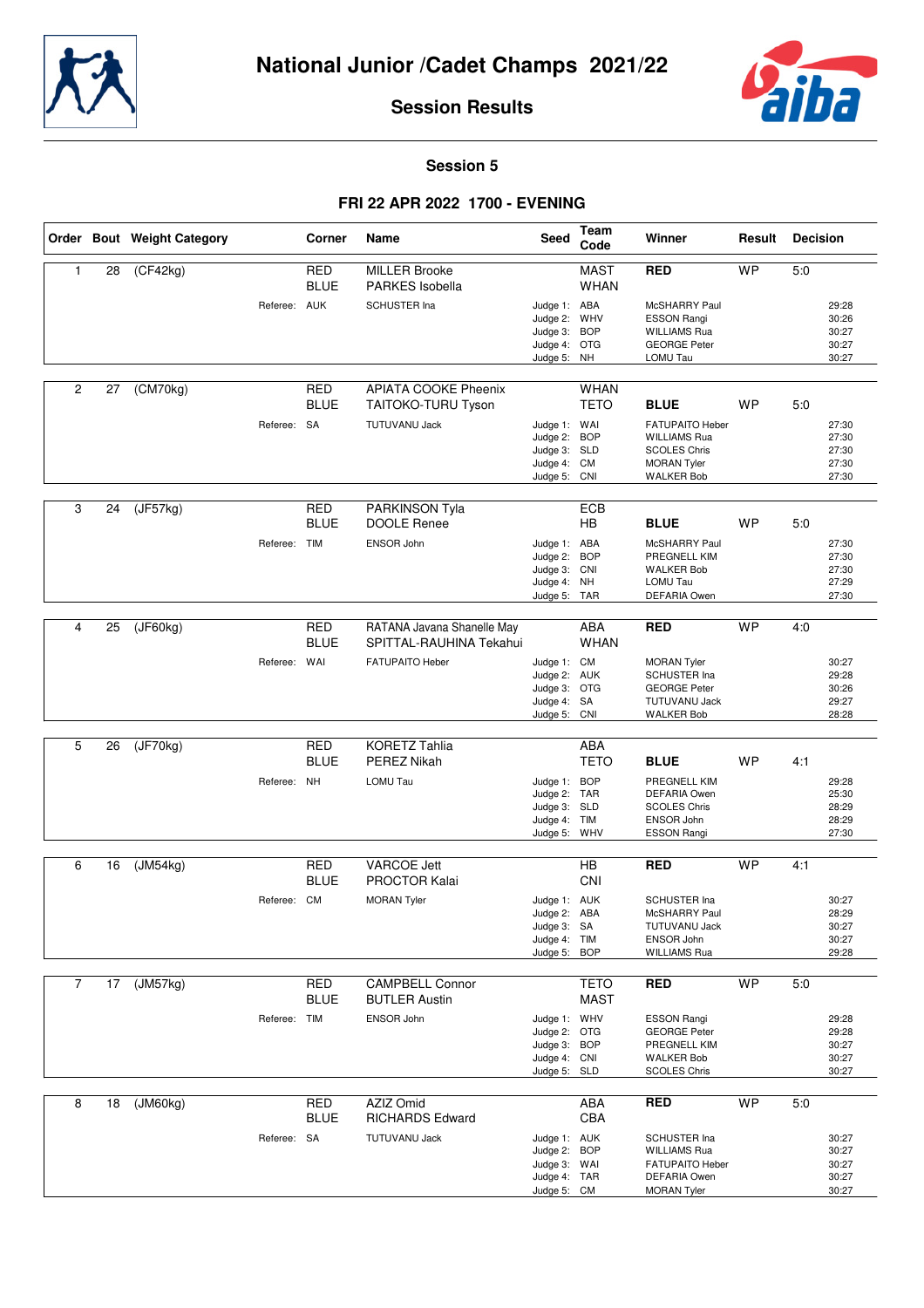



**Session 5**

## **FRI 22 APR 2022 1700 - EVENING**

|    |    | Order Bout Weight Category |              | Corner                    | <b>Name</b>                                      | <b>Seed</b>                                                                  | Team<br>Code             | Winner                                                                                                            | Result    | <b>Decision</b> |                                           |
|----|----|----------------------------|--------------|---------------------------|--------------------------------------------------|------------------------------------------------------------------------------|--------------------------|-------------------------------------------------------------------------------------------------------------------|-----------|-----------------|-------------------------------------------|
| 9  | 19 | (JM63kg)                   |              | <b>RED</b>                | <b>PALMER Chili</b>                              |                                                                              | <b>WHAN</b>              |                                                                                                                   |           |                 |                                           |
|    |    |                            |              | <b>BLUE</b>               | <b>MORINI Sonny</b>                              |                                                                              | <b>ABA</b>               | <b>BLUE</b>                                                                                                       | <b>WP</b> | 5:0             |                                           |
|    |    |                            | Referee: OTG |                           | <b>GEORGE Peter</b>                              | Judge 1: WHV<br>Judge 2: CNI<br>Judge 3: BOP<br>Judge 4: SLD<br>Judge 5: TIM |                          | <b>ESSON Rangi</b><br><b>WALKER Bob</b><br>PREGNELL KIM<br><b>SCOLES Chris</b><br>ENSOR John                      |           |                 | 28:29<br>27:30<br>27:30<br>27:30<br>27:30 |
|    |    |                            |              |                           |                                                  |                                                                              |                          |                                                                                                                   |           |                 |                                           |
| 10 | 20 | (JM70kg)                   |              | <b>RED</b><br><b>BLUE</b> | <b>ANDERSON Connor</b><br><b>CONNOLLY Xavier</b> |                                                                              | <b>MAN</b><br><b>CBA</b> | <b>RED</b>                                                                                                        | <b>WP</b> | 5.0             |                                           |
|    |    |                            | Referee:     | <b>BOP</b>                | <b>WILLIAMS Rua</b>                              | Judge 1: ABA<br>Judge 2: TAR<br>Judge 3: SA<br>Judge 4: SLD<br>Judge 5: NH   |                          | McSHARRY Paul<br><b>DEFARIA Owen</b><br><b>TUTUVANU Jack</b><br><b>SCOLES Chris</b><br>LOMU Tau                   |           |                 | 29:27<br>30:27<br>29:28<br>29:28<br>30:26 |
|    |    |                            |              |                           |                                                  |                                                                              |                          |                                                                                                                   |           |                 |                                           |
| 11 | 21 | (JM75kg)                   |              | <b>RED</b><br><b>BLUE</b> | STRUWIG Johannes<br>McDONALD-TAUAIKA lan         |                                                                              | <b>BCM</b><br><b>ABA</b> | <b>BLUE</b>                                                                                                       | <b>WP</b> | 4:1             |                                           |
|    |    |                            | Referee: CM  |                           | <b>MORAN Tyler</b>                               | Judge 1: BOP<br>Judge 2: CNI<br>Judge 3: WHV<br>Judge 4: WAI<br>Judge 5: OTG |                          | PREGNELL KIM<br><b>WALKER Bob</b><br><b>ESSON Rangi</b><br><b>FATUPAITO Heber</b><br><b>GEORGE Peter</b>          |           |                 | 28:29<br>30:27<br>28:29<br>27:30<br>27:30 |
|    |    |                            |              |                           |                                                  |                                                                              |                          |                                                                                                                   |           |                 |                                           |
| 12 | 22 | (JM80kg)                   |              | <b>RED</b><br><b>BLUE</b> | McDOUGALL Hadley<br><b>TONGA Josh</b>            |                                                                              | HB<br><b>BCM</b>         | <b>BLUE</b>                                                                                                       | <b>WP</b> | 5:0             |                                           |
|    |    |                            | Referee: AUK |                           | <b>SCHUSTER Ina</b>                              | Judge 1: SA<br>Judge 2: TAR<br>Judge 3: ABA<br>Judge 4: BOP<br>Judge 5: SLD  |                          | <b>TUTUVANU Jack</b><br><b>DEFARIA Owen</b><br><b>McSHARRY Paul</b><br><b>WILLIAMS Rua</b><br><b>SCOLES Chris</b> |           |                 | 28:29<br>27:30<br>27:30<br>28:29<br>27:30 |
|    |    |                            |              |                           |                                                  |                                                                              |                          |                                                                                                                   |           |                 |                                           |
| 13 | 23 | (JM100kg)                  |              | <b>RED</b><br><b>BLUE</b> | <b>SHAW Phoenix</b><br><b>TAUFA Louie</b>        |                                                                              | <b>TAR</b><br><b>SAB</b> | <b>BLUE</b>                                                                                                       | <b>WP</b> | 5:0             |                                           |
|    |    |                            | Referee: OTG |                           | <b>GEORGE Peter</b>                              | Judge 1: CNI<br>Judge 2: TIM<br>Judge 3: CM<br>Judge 4: WHV<br>Judge 5: BOP  |                          | <b>WALKER Bob</b><br>ENSOR John<br><b>MORAN Tyler</b><br><b>ESSON Rangi</b><br><b>WILLIAMS Rua</b>                |           |                 | 26:30<br>26:30<br>27:30<br>27:30<br>27:30 |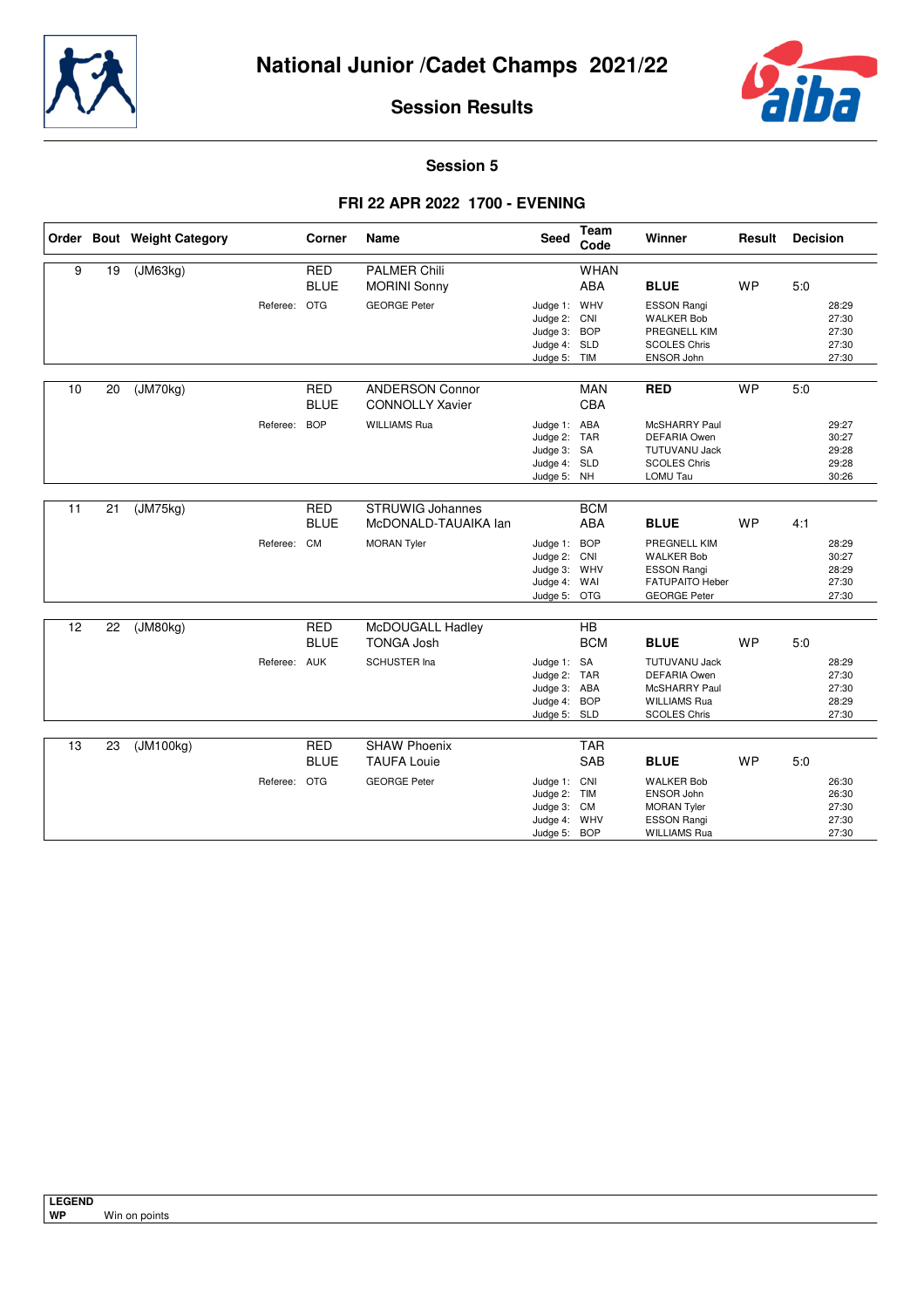



#### **Session 6**

## **SAT 23 APR 2022 1300 - AFTERNOON**

|                |    | Order Bout Weight Category |              | Corner                    | Name                                                | Seed                                                                          | Team<br>Code              | Winner                                                                                                     | Result     | <b>Decision</b>                           |
|----------------|----|----------------------------|--------------|---------------------------|-----------------------------------------------------|-------------------------------------------------------------------------------|---------------------------|------------------------------------------------------------------------------------------------------------|------------|-------------------------------------------|
| $\mathbf{1}$   | 17 | (YM63.5kg)                 |              | <b>RED</b><br><b>BLUE</b> | SINGH Haransh<br>MARRA Kalani                       |                                                                               | <b>ABA</b><br><b>TARA</b> | <b>BLUE</b>                                                                                                | <b>WP</b>  | 5:0                                       |
|                |    |                            | Referee:     | <b>BOP</b>                | <b>WILLIAMS Rua</b>                                 | Judge 1: OTG<br>Judge 2: CNI<br>Judge 3: SHAM<br>Judge 4: SLD<br>Judge 5: TIM |                           | <b>GEORGE Peter</b><br><b>WALKER Bob</b><br><b>MORAN Tyler</b><br><b>SCOLES Chris</b><br>ENSOR John        |            | 28:29<br>27:30<br>27:30<br>28:29<br>28:29 |
| $\overline{c}$ | 18 | (YM67kg)                   |              | <b>RED</b><br><b>BLUE</b> | <b>COSTLEY Adam</b><br><b>TAUKIRI-JARDEN Lennox</b> |                                                                               | WHV<br>CBA                | <b>RED</b>                                                                                                 | <b>WP</b>  | 4:1                                       |
|                |    |                            | Referee: ABA |                           | McSHARRY Paul                                       | Judge 1:<br>Judge 2: TAR<br>Judge 3: NH<br>Judge 4: AUK<br>Judge 5: SA        | <b>BOP</b>                | <b>WILLIAMS Rua</b><br><b>DEFARIA Owen</b><br>LOMU Tau<br><b>SCHUSTER Ina</b><br>TUTUVANU Jack             |            | 29:28<br>30:27<br>28:29<br>29:28<br>30:27 |
| 3              | 19 | (YM71kg)                   |              | <b>RED</b><br><b>BLUE</b> | <b>TAINUI Hamuera</b><br><b>BANKS Jacob</b>         |                                                                               | CBA<br>CNI                | <b>RED</b>                                                                                                 | <b>WP</b>  | 5:0                                       |
|                |    |                            | Referee:     | WAI                       | FATUPAITO Heber                                     | Judge 1: TIM<br>Judge 2: WHV<br>Judge 3: BOP<br>Judge 4: OTG<br>Judge 5: ABA  |                           | ENSOR John<br><b>ESSON Rangi</b><br><b>PREGNELL Kim</b><br><b>GEORGE Peter</b><br>McSHARRY Paul            |            | 30:27<br>30:27<br>30:27<br>30:26<br>30:26 |
| 4              | 20 | (YM80kg)                   |              | <b>RED</b><br><b>BLUE</b> | <b>LEOTA-JOHNSON David</b><br>PARIS Te Atetangi     |                                                                               | WHV<br>CBA                | <b>RED</b>                                                                                                 | <b>RSC</b> | R <sub>3</sub>                            |
|                |    |                            | Referee: TIM |                           | ENSOR John                                          | Judge 1: BOP<br>Judge 2:<br>Judge 3: SA<br>Judge 4: TAR<br>Judge 5: NH        | CNI                       | <b>WILLIAMS Rua</b><br><b>WALKER Bob</b><br><b>TUTUVANU Jack</b><br><b>DEFARIA Owen</b><br>LOMU Tau        |            | 20:16<br>20:17<br>20:17<br>20:18<br>20:17 |
|                |    |                            |              |                           |                                                     |                                                                               |                           |                                                                                                            |            |                                           |
| 5              | 21 | $(YM92+kq)$                |              | <b>RED</b><br><b>BLUE</b> | PUA John<br><b>ANTAL Byron</b>                      |                                                                               | <b>SABA</b><br>CBA        | <b>RED</b>                                                                                                 | <b>WP</b>  | 3:2                                       |
|                |    |                            | Referee: ABA |                           | McSHARRY Paul                                       | Judge 1: OTG<br>Judge 2: TIM<br>Judge 3: SLD<br>Judge 4:<br>Judge 5: WHV      | <b>BOP</b>                | <b>GEORGE Peter</b><br>ENSOR John<br><b>SCOLES Chris</b><br>PREGNELL Kim<br><b>ESSON Rangi</b>             |            | 30:27<br>30:26<br>28:29<br>29:28<br>28:29 |
| 6              |    | 22 Lt Fly (W50kg)          |              | <b>RED</b>                | <b>BENNY Tasmyn</b>                                 |                                                                               | <b>SABA</b>               |                                                                                                            |            |                                           |
|                |    |                            |              | <b>BLUE</b>               | <b>McMATH Holly</b>                                 |                                                                               | <b>SHAM</b>               | <b>BLUE</b>                                                                                                | <b>WP</b>  | 5:0                                       |
|                |    |                            | Referee: AUK |                           | <b>SCHUSTER Ina</b>                                 | Judge 1: SA<br>Judge 2: WAI<br>Judge 3: CNI<br>Judge 4: TAR<br>Judge 5:       | <b>BOP</b>                | <b>TUTUVANU Jack</b><br>FATUPAITO Heber<br><b>WALKER Bob</b><br><b>DEFARIA Owen</b><br><b>WILLIAMS Rua</b> |            | 28:29<br>27:30<br>27:30<br>27:30<br>27:30 |
| $\overline{7}$ |    | 23 Bantam (W54kg)          |              | RED                       | <b>COLLIE Anna</b>                                  |                                                                               | WHV                       |                                                                                                            |            |                                           |
|                |    |                            |              | <b>BLUE</b>               | <b>GILLESPIE Christine</b>                          |                                                                               | <b>NELS</b>               | <b>BLUE</b>                                                                                                | <b>WP</b>  | 5:0                                       |
|                |    |                            | Referee:     | <b>BOP</b>                | <b>WILLIAMS Rua</b>                                 | Judge 1: BOP<br>Judge 2: TIM<br>Judge 3: NH<br>Judge 4: SA<br>Judge 5: ABA    |                           | PREGNELL Kim<br>ENSOR John<br>LOMU Tau<br>TUTUVANU Jack<br>McSHARRY Paul                                   |            | 27:30<br>27:30<br>28:29<br>28:29<br>28:29 |
| 8              |    | 24 Feather (W57kg)         |              | RED                       | <b>WALSH Erin</b>                                   |                                                                               | ABA                       | <b>RED</b>                                                                                                 | <b>WP</b>  | 4:1                                       |
|                |    |                            | Referee: OTG | <b>BLUE</b>               | PETERS Jen<br><b>GEORGE Peter</b>                   | Judge 1: BOP<br>Judge 2: WAI<br>Judge 3: AUK<br>Judge 4: WHV<br>Judge 5: TAR  | SABA                      | <b>WILLIAMS Rua</b><br><b>FATUPAITO Heber</b><br>SCHUSTER Ina<br><b>ESSON Rangi</b><br>DEFARIA Owen        |            | 30:27<br>30:27<br>29:28<br>28:29<br>30:27 |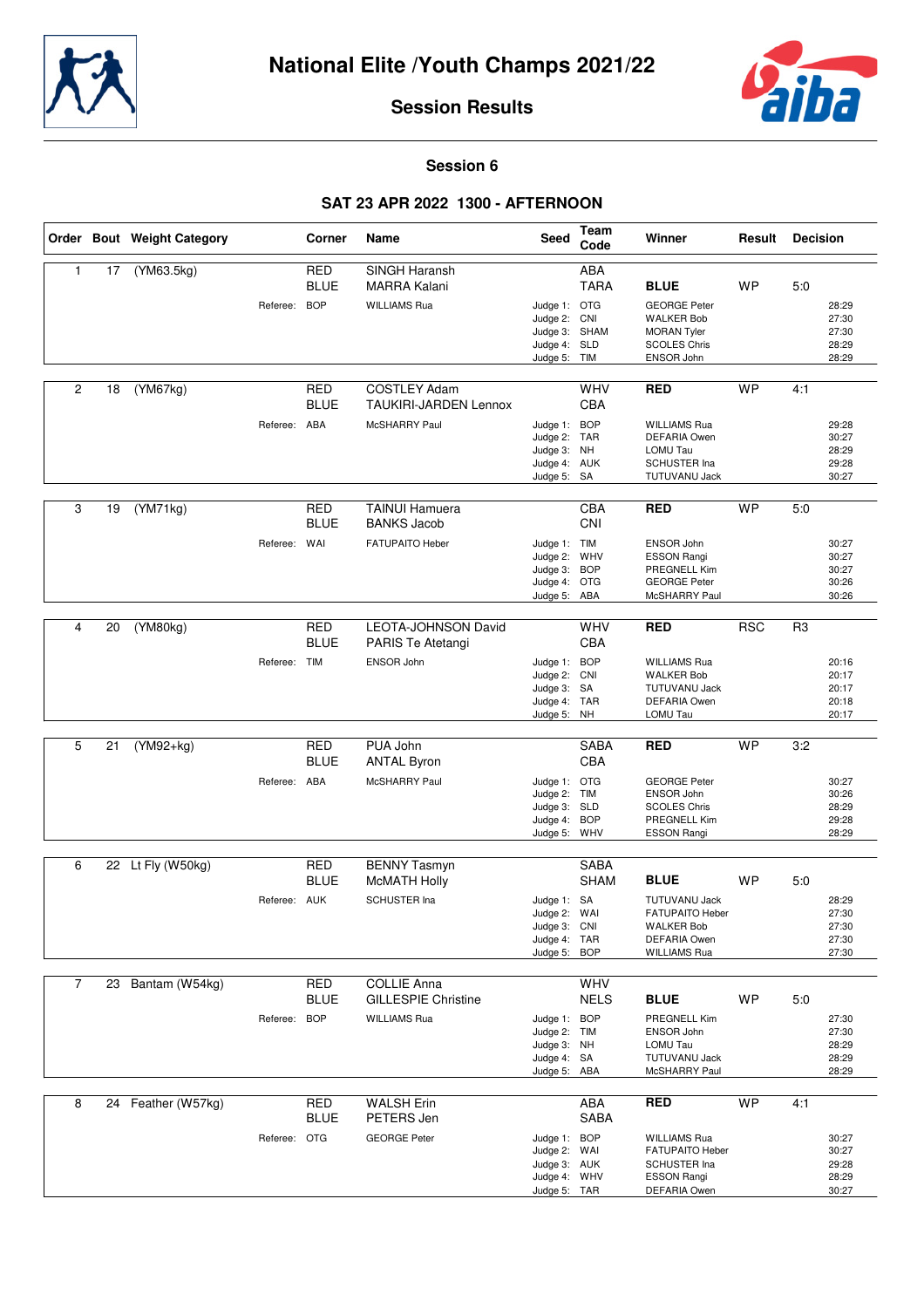



**Session 6**

## **SAT 23 APR 2022 1300 - AFTERNOON**

|   |    | Order Bout Weight Category |             | Corner                    | Name                                   | Seed                                                                        | Team<br>Code       | Winner                                                                                  | Result | <b>Decision</b>                           |
|---|----|----------------------------|-------------|---------------------------|----------------------------------------|-----------------------------------------------------------------------------|--------------------|-----------------------------------------------------------------------------------------|--------|-------------------------------------------|
| 9 | 25 | Light (W60kg)              |             | <b>RED</b><br><b>BLUE</b> | MACDONALD Baylee<br><b>GARTON Troy</b> |                                                                             | ABA<br><b>SHAM</b> | <b>BLUE</b>                                                                             | WP     | 5:0                                       |
|   |    |                            | Referee: NH |                           | LOMU Tau                               | Judge 1: SA<br>Judge 2: TIM<br>Judge 3: SLD<br>Judge 4: BOP<br>Judge 5: CNI |                    | TUTUVANU Jack<br>ENSOR John<br><b>SCOLES Chris</b><br>PREGNELL Kim<br><b>WALKER Bob</b> |        | 26:30<br>26:30<br>25:30<br>26:30<br>26:30 |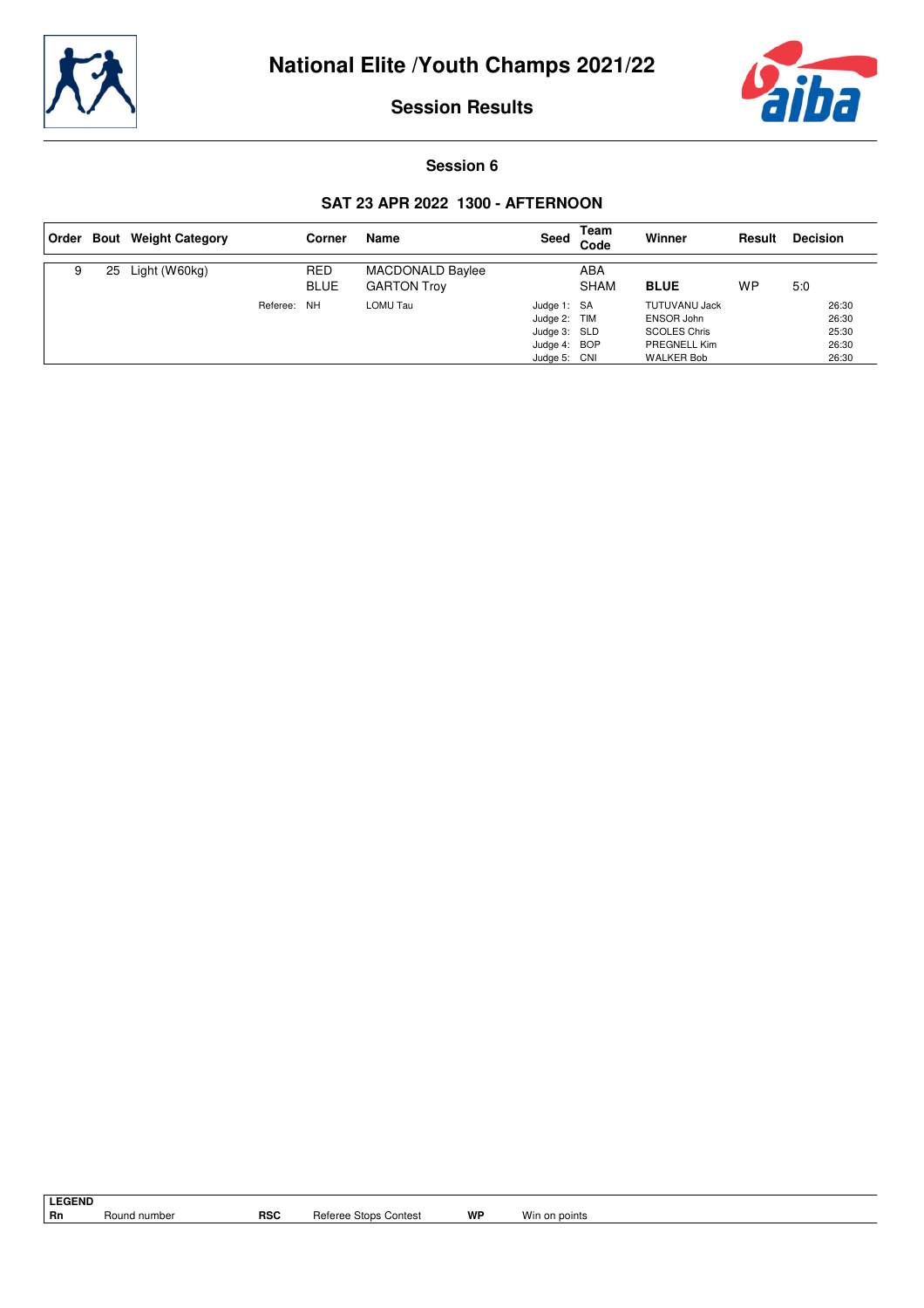



#### **Session 7**

#### **SAT 23 APR 2022 1700 - EVENING**

|                |    | Order Bout Weight Category |               | Corner                    | Name                                                      | Seed                                                                          | Team<br>Code              | Winner                                                                                                   | Result    | <b>Decision</b>                           |  |
|----------------|----|----------------------------|---------------|---------------------------|-----------------------------------------------------------|-------------------------------------------------------------------------------|---------------------------|----------------------------------------------------------------------------------------------------------|-----------|-------------------------------------------|--|
| $\mathbf{1}$   | 34 | Light Middle (W70kg)       |               | <b>RED</b><br><b>BLUE</b> | <b>NICHOLSON Ariane</b><br><b>ULA Mele</b>                |                                                                               | <b>BOP</b><br><b>ABA</b>  | <b>RED</b>                                                                                               | WP        | 3:2                                       |  |
|                |    |                            | Referee: SHAM |                           | <b>MORAN Tyler</b>                                        | Judge 1: SLD<br>Judge 2: AUK<br>Judge 3:<br>Judge 4: WAI<br>Judge 5:          | <b>NH</b><br><b>BOP</b>   | <b>SCOLES Chris</b><br>SCHUSTER Ina<br>LOMU Tau<br>FATUPAITO Heber<br><b>WILLIAMS Rua</b>                |           | 30:26<br>29:27<br>26:29<br>26:29<br>29:27 |  |
|                |    |                            |               |                           |                                                           |                                                                               |                           |                                                                                                          |           |                                           |  |
| $\overline{2}$ | 26 | Lt Welter (63.5kg)         |               | RED<br><b>BLUE</b>        | FAILAUGA Failauga<br>POTATAU Kheva                        |                                                                               | <b>HB</b><br><b>ABA</b>   | <b>RED</b>                                                                                               | WP        | 3:1                                       |  |
|                |    |                            | Referee: SA   |                           | <b>TUTUVANU Jack</b>                                      | Judge 1: SHAM<br>Judge 2: TIM<br>Judge 3: WHV<br>Judge 4: BOP<br>Judge 5: TAR |                           | <b>MORAN Tyler</b><br><b>ENSOR John</b><br><b>ESSON Rangi</b><br>PREGNELL Kim<br><b>DEFARIA Owen</b>     |           | 28:28<br>29:28<br>30:27<br>28:29<br>30:27 |  |
|                |    |                            |               |                           |                                                           |                                                                               |                           |                                                                                                          |           |                                           |  |
| 3              |    | 27 Welter (67kg)           |               | <b>RED</b><br><b>BLUE</b> | <b>NOLAN Ryan</b><br>HOPE Caydan                          |                                                                               | <b>TARA</b><br>CNI        | <b>RED</b>                                                                                               | <b>WP</b> | 4:1                                       |  |
|                |    |                            | Referee: AUK  |                           | SCHUSTER Ina                                              | Judge 1: WAI<br>Judge 2: SLD<br>Judge 3: NH<br>Judge 4: BOP<br>Judge 5: ABA   |                           | <b>FATUPAITO Heber</b><br><b>SCOLES Chris</b><br><b>LOMU Tau</b><br><b>WILLIAMS Rua</b><br>McSHARRY Paul |           | 30:27<br>29:28<br>29:28<br>29:28<br>28:29 |  |
|                |    |                            |               |                           |                                                           |                                                                               |                           |                                                                                                          |           |                                           |  |
| 4              | 28 | Light Middle (71kg)        |               | <b>RED</b><br><b>BLUE</b> | <b>STANLEY Wendell</b><br><b>TOHERIRI HALLETT Tawhiri</b> |                                                                               | <b>ABA</b><br><b>SHAM</b> | <b>RED</b>                                                                                               | <b>WP</b> | 5:0                                       |  |
|                |    |                            | Referee: TIM  |                           | ENSOR John                                                | Judge 1: TAR<br>Judge 2: BOP<br>Judge 3: CNI<br>Judge 4: SA<br>Judge 5: WHV   |                           | DEFARIA Owen<br>PREGNELL Kim<br><b>WALKER Bob</b><br>TUTUVANU Jack<br><b>ESSON Rangi</b>                 |           | 30:27<br>29:28<br>30:27<br>30:26<br>30:27 |  |
| 5              | 29 | Middle (75kg)              |               | <b>RED</b><br><b>BLUE</b> | SEYMOUR-MOIR Colton<br><b>RICHARDSON Emile</b>            |                                                                               | <b>KIR</b><br><b>ABA</b>  | <b>BLUE</b>                                                                                              | WP        | 5:0                                       |  |
|                |    |                            | Referee: ABA  |                           | McSHARRY Paul                                             | Judge 1: NH<br>Judge 2: BOP<br>Judge 3: OTG<br>Judge 4: WAI<br>Judge 5: SLD   |                           | LOMU Tau<br><b>WILLIAMS Rua</b><br><b>GEORGE Peter</b><br>FATUPAITO Heber<br><b>SCOLES Chris</b>         |           | 27:30<br>28:29<br>27:30<br>27:30<br>27:30 |  |
| 6              | 30 | Light Heavy (80kg)         |               | RED<br><b>BLUE</b>        | LYE Onyx<br><b>PORTER Rini</b>                            |                                                                               | <b>MAN</b><br><b>BOP</b>  | <b>RED</b>                                                                                               | WP        | 5:0                                       |  |
|                |    |                            | Referee: SA   |                           | <b>TUTUVANU Jack</b>                                      | Judge 1: ABA<br>Judge 2: TAR<br>Judge 3: AUK<br>Judge 4: WHV<br>Judge 5: CNI  |                           | McSHARRY Paul<br><b>DEFARIA Owen</b><br><b>SCHUSTER Ina</b><br><b>ESSON Rangi</b><br><b>WALKER Bob</b>   |           | 29:28<br>29:28<br>30:27<br>30:27<br>30:27 |  |
| $\overline{7}$ |    | 31 Cruiser (86kg)          |               | RED                       | <b>MICHAEL Justice</b>                                    |                                                                               | ABA                       |                                                                                                          |           |                                           |  |
|                |    |                            |               | <b>BLUE</b>               | <b>WILLIAMS Duken</b>                                     |                                                                               | CNI                       | <b>BLUE</b>                                                                                              | WP        | 3:2                                       |  |
|                |    |                            | Referee: OTG  |                           | <b>GEORGE Peter</b>                                       | Judge 1: TIM<br>Judge 2: BOP<br>Judge 3: SHAM<br>Judge 4: WAI<br>Judge 5: NH  |                           | ENSOR John<br><b>WILLIAMS Rua</b><br><b>MORAN Tyler</b><br>FATUPAITO Heber<br>LOMU Tau                   |           | 30:27<br>28:29<br>29:28<br>28:29<br>28:29 |  |
| 8              |    | 32 Heavy (92kg)            |               | <b>RED</b>                | MAU'U Afa                                                 |                                                                               | <b>SHAM</b>               | <b>RED</b>                                                                                               | <b>WP</b> | 3:2                                       |  |
|                |    |                            |               | <b>BLUE</b>               | DOYLE Tim                                                 |                                                                               | CBA                       |                                                                                                          |           |                                           |  |
|                |    |                            | Referee: NH   |                           | LOMU Tau                                                  | Judge 1: WHV                                                                  |                           | <b>ESSON Rangi</b>                                                                                       |           | 30:27                                     |  |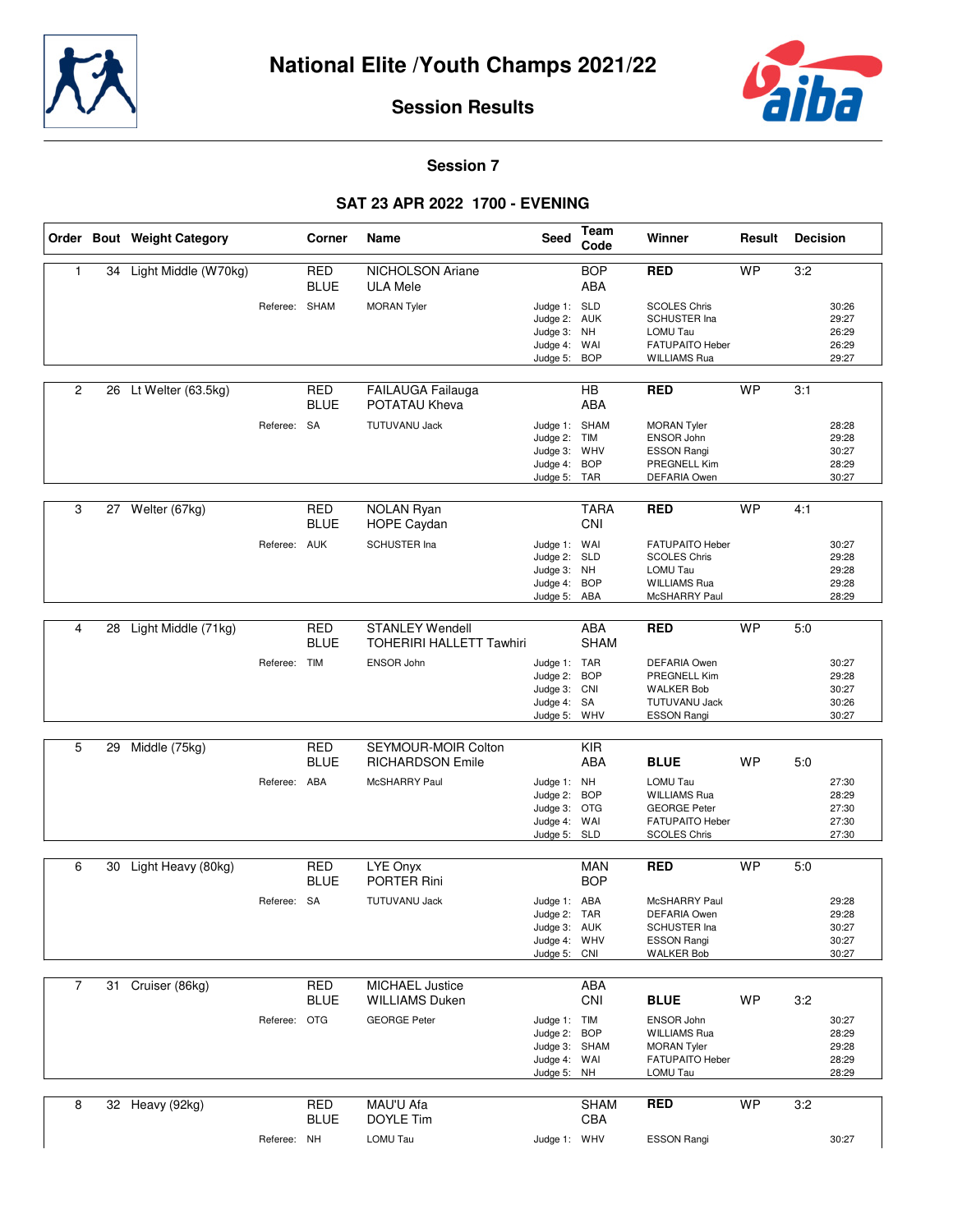



#### **Session 7**

#### **SAT 23 APR 2022 1700 - EVENING**

| Order |    | <b>Bout</b> Weight Category |          | Corner                    | Name                                    | Seed                                                                       | Team<br>Code       | Winner                                                                                       | Result     | <b>Decision</b> |
|-------|----|-----------------------------|----------|---------------------------|-----------------------------------------|----------------------------------------------------------------------------|--------------------|----------------------------------------------------------------------------------------------|------------|-----------------|
| 9     | 33 | Super Heavy (92+kg)         |          | <b>RED</b><br><b>BLUE</b> | OLDEHAVER Sale<br><b>CHRICHTON Roma</b> |                                                                            | <b>WHAN</b><br>ABA | <b>BLUE</b>                                                                                  | <b>RSC</b> | R1              |
|       |    |                             | Referee: | WAI                       | <b>FATUPAITO Heber</b>                  | Judge 1: OTG<br>Judge 2: TIM<br>Judge 3: BOP<br>Judge 4: NH<br>Judge 5: SA |                    | <b>GEORGE Peter</b><br>ENSOR John<br><b>WILLIAMS Rua</b><br>LOMU Tau<br><b>TUTUVANU Jack</b> |            |                 |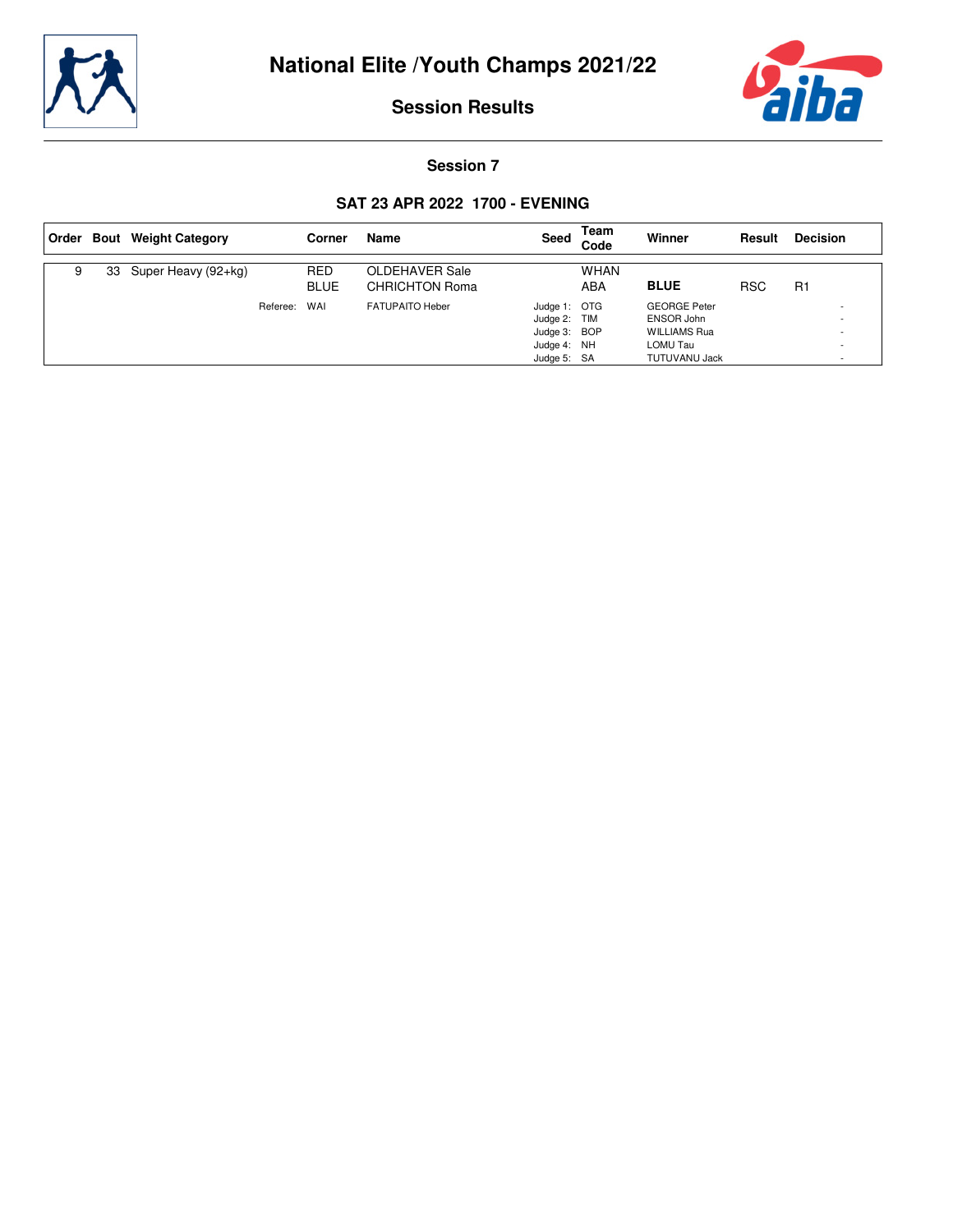



# **Medallists by Weight Category**

## **As of SAT 23 APR 2022**

#### **After 18 of 18 Events**

| <b>Weight Category</b> | Date       | <b>Medal</b>                      | <b>Name</b>                  | <b>Team Code</b> |
|------------------------|------------|-----------------------------------|------------------------------|------------------|
| (JM54kg)               | FRI 22 APR | <b>GOLD</b>                       | <b>VARCOE Jett</b>           | HB               |
|                        |            | <b>SILVER</b>                     | <b>PROCTOR Kalai</b>         | CNI              |
| (JM57kg)               | FRI 22 APR | GOLD                              | <b>CAMPBELL Connor</b>       | <b>TETO</b>      |
|                        |            | <b>SILVER</b>                     | <b>BUTLER Austin</b>         | <b>MAST</b>      |
|                        |            | <b>BRONZE</b>                     | <b>BLACKBOURN Keahn</b>      | WHV              |
|                        |            | <b>BRONZE</b>                     | PAUL Thor                    | SAB              |
| (JM60kg)               | FRI 22 APR | GOLD                              | AZIZ Omid                    | ABA              |
|                        |            | <b>SILVER</b>                     | <b>RICHARDS Edward</b>       | CBA              |
|                        |            | <b>BRONZE</b>                     | <b>VENASIO Devontaye</b>     | SAB              |
|                        |            | <b>BRONZE</b>                     | MOONEY Kyan                  | <b>MAN</b>       |
| (JM63kg)               | FRI 22 APR | GOLD                              | <b>MORINI Sonny</b>          | ABA              |
|                        |            | <b>SILVER</b>                     | PALMER Chili                 | <b>WHAN</b>      |
|                        |            | <b>BRONZE</b>                     | SUTHERLAND Ryley             | CBA              |
| (JM70kg)               | FRI 22 APR | GOLD                              | <b>ANDERSON Connor</b>       | <b>MAN</b>       |
|                        |            | <b>SILVER</b>                     | <b>CONNOLLY Xavier</b>       | CBA              |
|                        |            | <b>BRONZE</b>                     | KAWAU Dayton                 | <b>TETO</b>      |
| (JM75kg)               | FRI 22 APR | <b>GOLD</b>                       | McDONALD-TAUAIKA lan         | ABA              |
|                        |            | <b>SILVER</b>                     | <b>STRUWIG Johannes</b>      | <b>BCM</b>       |
|                        |            | <b>BRONZE</b>                     | TE TAWHERO Te Kotahitanga TK | <b>TETO</b>      |
| (JM80kg)               | FRI 22 APR | GOLD                              | <b>TONGA Josh</b>            | <b>BCM</b>       |
|                        |            | <b>SILVER</b>                     | McDOUGALL Hadley             | HB               |
| (JM100kg)              | FRI 22 APR | GOLD                              | <b>TAUFA Louie</b>           | SAB              |
|                        |            | <b>SILVER</b>                     | <b>SHAW Phoenix</b>          | <b>TAR</b>       |
| (JF57kg)               | FRI 22 APR | <b>GOLD</b><br><b>DOOLE Renee</b> |                              | HB               |
|                        |            | <b>SILVER</b>                     | PARKINSON Tyla               | ECB              |
| (JF60kg)               | FRI 22 APR | GOLD                              | RATANA Javana Shanelle May   | ABA              |
|                        |            | <b>SILVER</b>                     | SPITTAL-RAUHINA Tekahui      | <b>WHAN</b>      |
| (JF66kg)               | FRI 22 APR | GOLD                              | <b>ELLIOT Saskia</b>         | <b>BOP</b>       |
|                        |            | <b>SILVER</b>                     | <b>GRIMSHAW Maggie</b>       | HB               |
| (JF70kg)               | FRI 22 APR | GOLD                              | PEREZ Nikah                  | <b>TETO</b>      |
|                        |            | <b>SILVER</b>                     | <b>KORETZ Tahlia</b>         | ABA              |
| (CM44kg)               | FRI 22 APR | GOLD                              | <b>HUNI Motekiai</b>         | CNI              |
|                        |            | <b>SILVER</b>                     | <b>BEHRENT Taylen</b>        | <b>TAR</b>       |
|                        |            | <b>BRONZE</b>                     | O'SULLIVAN Finbar            | SAB              |
| (CM50kg)               | FRI 22 APR | GOLD                              | <b>MOONEY Keanu</b>          | <b>MAN</b>       |
|                        |            | <b>SILVER</b>                     | <b>CAMPBELL Cordell</b>      | <b>TAR</b>       |
|                        |            | <b>BRONZE</b>                     | SUTHERLAND Thomas            | CBA              |
| (CM56kg)               | FRI 22 APR | GOLD                              | <b>MADDEN Harvey</b>         | HB               |
|                        |            | SILVER                            | <b>BROWN Bobby</b>           | CBA              |
| (CM70kg)               | FRI 22 APR | GOLD                              | TAITOKO-TURU Tyson           | <b>TETO</b>      |
|                        |            | SILVER                            | <b>APIATA COOKE Pheenix</b>  | <b>WHAN</b>      |
| (CF42kq)               | FRI 22 APR | GOLD                              | <b>MILLER Brooke</b>         | <b>MAST</b>      |
|                        |            | SILVER                            | PARKES Isobella              | <b>WHAN</b>      |
| (CM62kg)               | FRI 22 APR | <b>GOLD</b>                       | KAHUKIWA Khadyn              | ECB              |
|                        |            | SILVER                            | <b>CALVERT Max</b>           | CBA              |